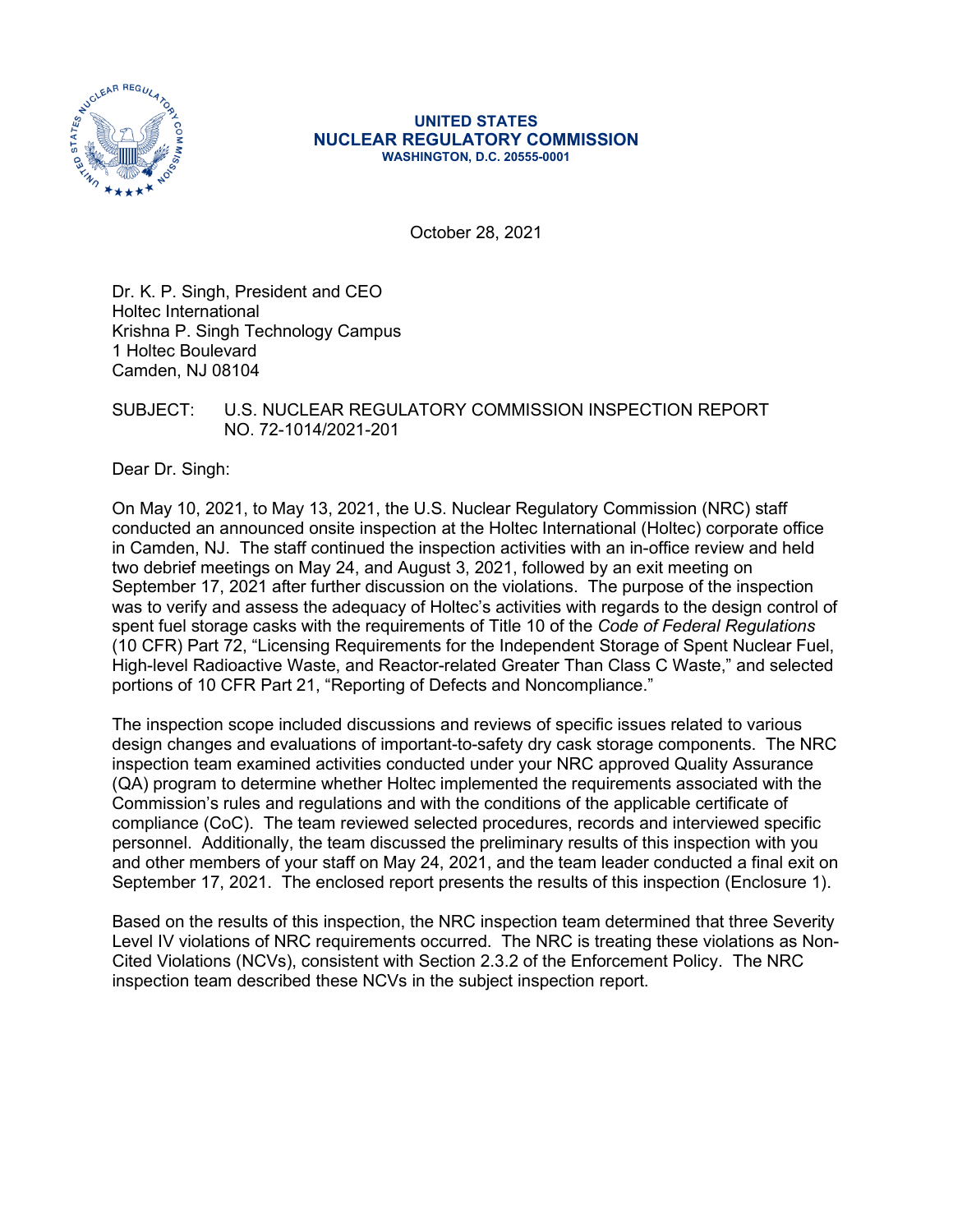If you contest these violations, you should provide a response within 30 days of the date of this inspection report, with the basis for your denial, to the Nuclear Regulatory Commission, ATTN: Document Control Desk, Washington DC 20555-0001, with copies to: (1) the Director, Office of Nuclear Materials Safety and Safeguards; and (2) the Director, Office of Enforcement, United States Nuclear Regulatory Commission, Washington, DC 20555-0001.

Sincerely,

Francis Peduzzi

Francis Paul Peduzzi, Chief Inspections and Operations Branch Division of Fuel Management Office of Nuclear Material Safety and Safeguards

Docket No. 72-1014

Enclosure: NRC Inspection Report No. 72-1014/2021201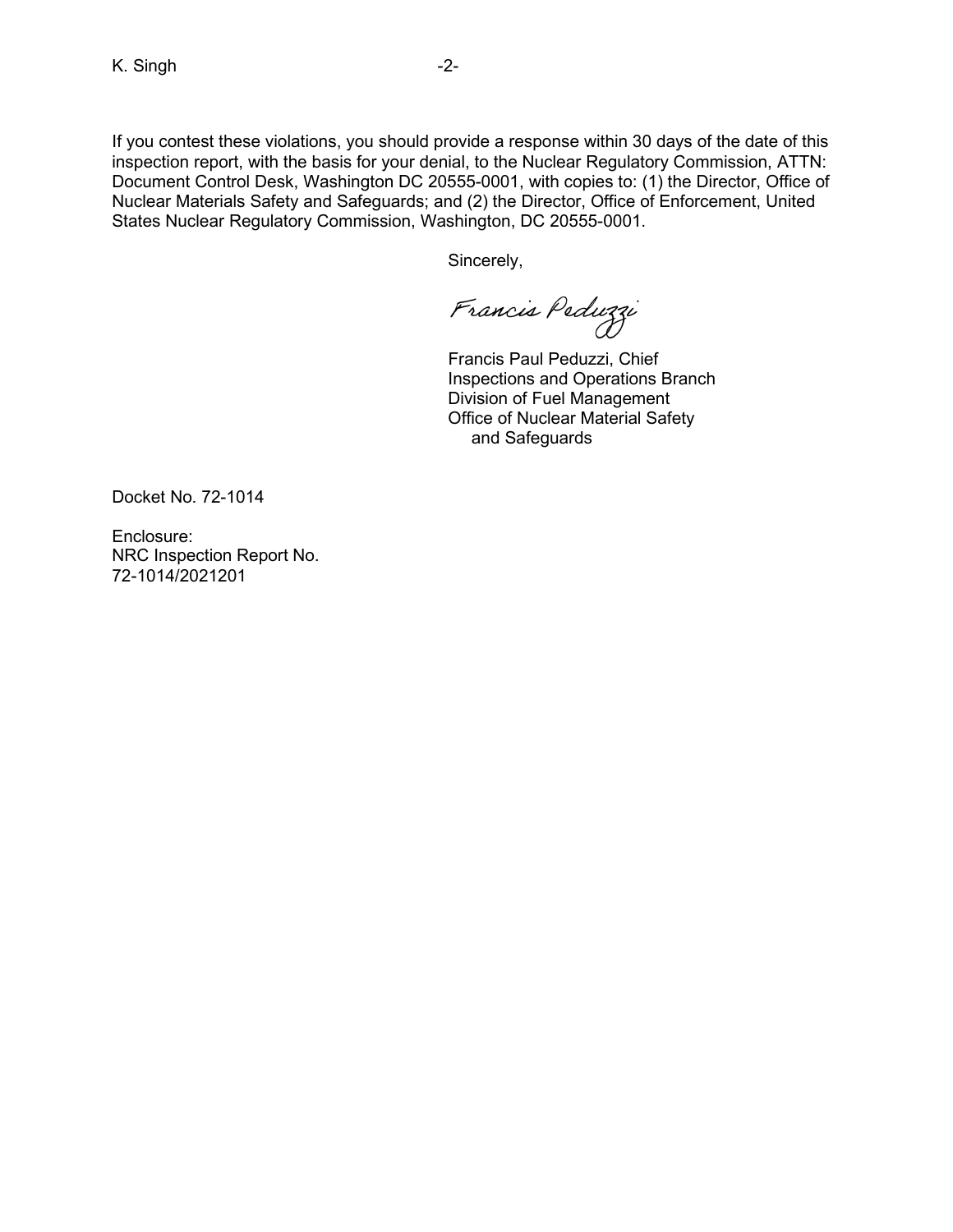SUBJECT: U.S. NUCLEAR REGULATORY COMMISSION INSPECTION REPORT NO. 72-1014/2021-201

DOCUMENT DATE: October 28, 2021

### **DISTRIBUTION:**

DFM r/f

# **ADAMS Accession No.: MLML21301A166**

| $C = COVER$ | <b>E = COVER &amp; ENCLOSURE N = NO COPY</b> |            |           | *via email |  |
|-------------|----------------------------------------------|------------|-----------|------------|--|
| OFFICE      | ר OFM                                        | DFM.       | ר OFM     |            |  |
| NAME        | <b>MDavis</b>                                | WWheatley  | FPeduzzi  |            |  |
| <b>DATE</b> | 09/02/2021                                   | 09/08/2021 | 10/8/2021 |            |  |

**OFFICIAL RECORD COPY**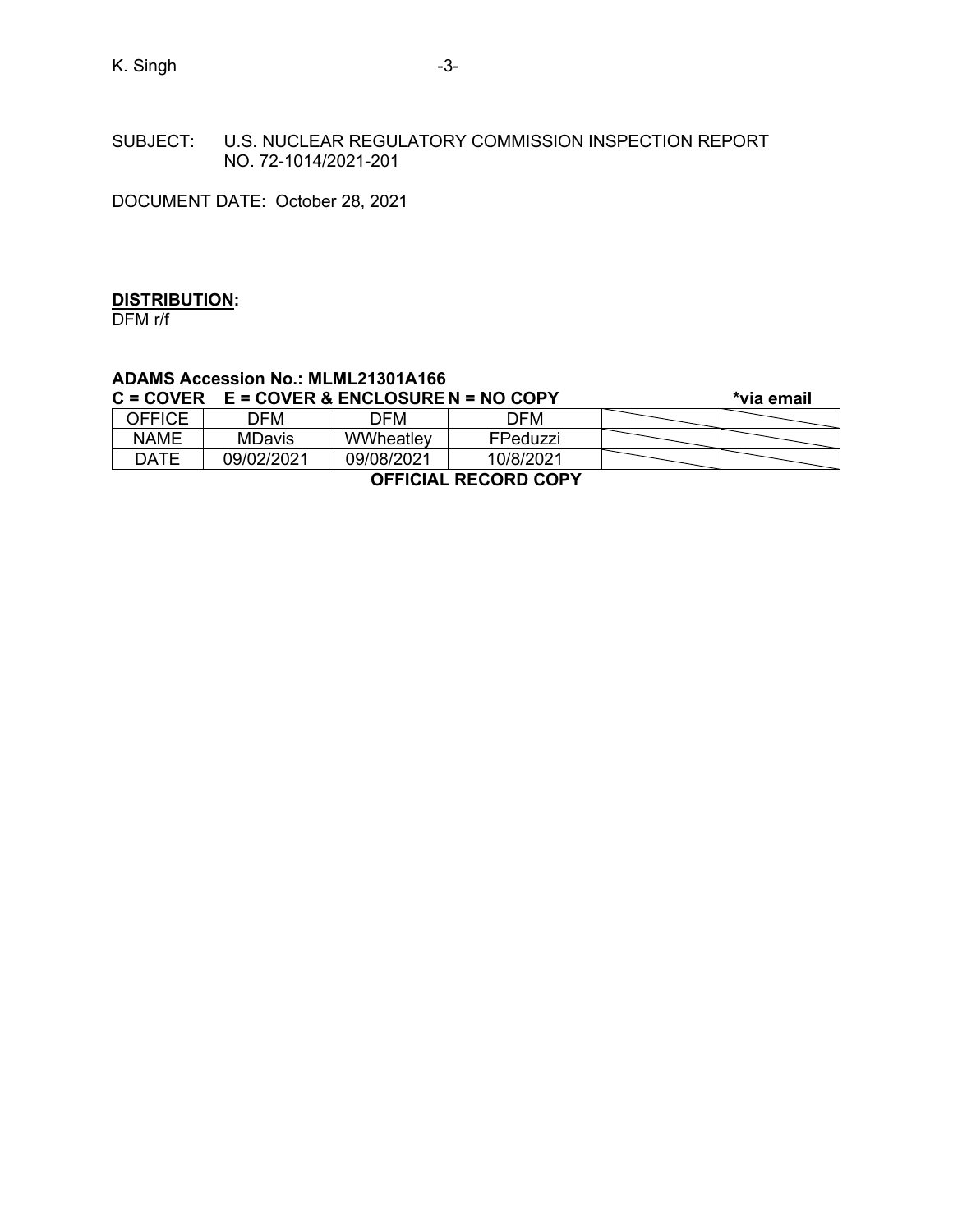### **U.S. NUCLEAR REGULATORY COMMISSION Office of Nuclear Material Safety and Safeguards Division of Spent Fuel Management**

## **Inspection Report**

| Docket:                  | 72-1014                                                                                                                                                                                                                                                                                                                                                                                                                    |
|--------------------------|----------------------------------------------------------------------------------------------------------------------------------------------------------------------------------------------------------------------------------------------------------------------------------------------------------------------------------------------------------------------------------------------------------------------------|
| Report:                  | 72-1014/2021-201                                                                                                                                                                                                                                                                                                                                                                                                           |
| Certificate Holder:      | Holtec International<br>Krishna P. Singh Technology Campus<br>1 Holtec Boulevard<br>Camden, NJ 08104                                                                                                                                                                                                                                                                                                                       |
| <b>Inspection Dates:</b> | May 10, through September 17, 2021                                                                                                                                                                                                                                                                                                                                                                                         |
| <b>Inspection Team:</b>  | Marlone Davis, Senior Transportation and Storage Safety Inspector,<br>Team Leader<br>Earl Love, Senior Transportation and Storage Safety Inspector<br>Jon Woodfield, Transportation and Storage Safety Inspector<br>Matthew Learn, Transportation and Storage Safety Inspector<br>Azmi Djapari, Transportation and Storage Inspector (In-Training)<br>Patrick Koch, Structural Engineer<br>JoAnn Ireland, Thermal Engineer |
| Approved By:             | Francis Paul Peduzzi<br><b>Inspections and Operations Branch</b><br>Division of Fuel Management<br><b>Office of Nuclear Material Safety</b><br>and Safeguards                                                                                                                                                                                                                                                              |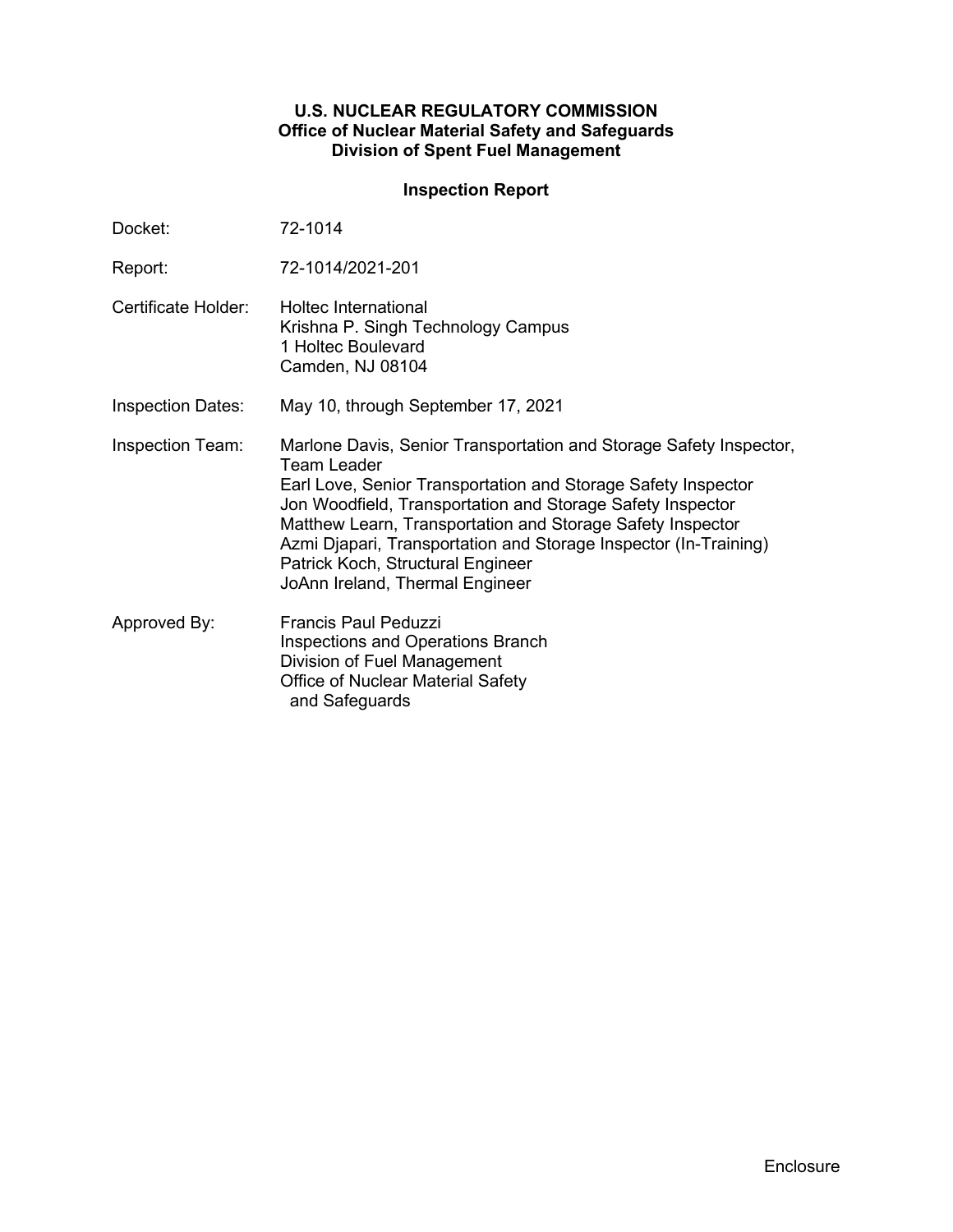#### **U.S. NUCLEAR REGULATORY COMMISSION Office of Nuclear Material Safety and Safeguards Division of Fuel Management**

### **EXECUTIVE SUMMARY**

Holtec International NRC Inspection Report 721014/2021-201

On May 10, to May 13, 2021, the U.S. Nuclear Regulatory Commission (NRC) inspection staff and technical reviewers (team) performed an inspection at Holtec International (Holtec) corporate office in Camden, NJ. The team continued the inspection activities with an in-office review of outstanding inspection questions and had a debrief on May 24 and August 3, 2021, and conducted a final exit on September 17, 2021, after further discussions on the violations. The purpose of the inspection was to assess Holtec's activities related to the design control of independent spent fuel storage installation (ISFSI) components with the requirements of Title 10 of the *Code of Federal Regulations* (10 CFR) Part 72, "Licensing Requirements for the Independent Storage of Spent Nuclear Fuel, High-level Radioactive Waste, and Reactor-related Greater Than Class C Waste," and 10 CFR Part 21, "Reporting of Defects and Noncompliance." The scope of the inspection activities was to determine whether Holtec's design control program met the requirements of their NRC approved quality assurance program for design development and design changes to applicable dry cask storage system certificate of compliances (CoCs) including technical specifications (TSs) and final safety analysis reports (FSARs).

Based on the results of this inspection, the NRC inspection team determined that the implementation of Holtec's QA program did not meet certain NRC requirements in the areas of design control and 10 CFR 72.48 evaluations. This resulted in three Severity Level IV violations of NRC requirements.

#### Design Controls

The team identified some general issues of concern and three violations of NRC requirements as described below in the areas of design control and 10 CFR 72.48 evaluations:

- Holtec did not correctly conclude that a change did not affect the technical specification incorporated in the CoC for specified requirements associated with one of the transfer casks the HI-TRAC 100G associated with the HI-STORM 100 cask system;
- Holtec did not include a complete written evaluation which provided the bases for the determination that the addition of a Girdle Beam Structure (GBS) on the HI-STORM 100 overpack, Version B, did not require a license or CoC amendment. Specifically, Holtec did not subject design changes to design control measures commensurate with those applied to the original design in that the written evaluation did not consider the critical stresses and strains that the GBS would place on the overpack, canister, and fuel basket; and
- Holtec did not include a complete written evaluation which provided the bases for the determination that the change that incorporated a new overpack and lid designated as the version (E) for HI-STORM Flood and Wind (FW) cask system did not determine require a CoC amendment, which may have met one or more of the 10 CFR 72.48 criteria, which may require prior NRC review and approval before the implementation.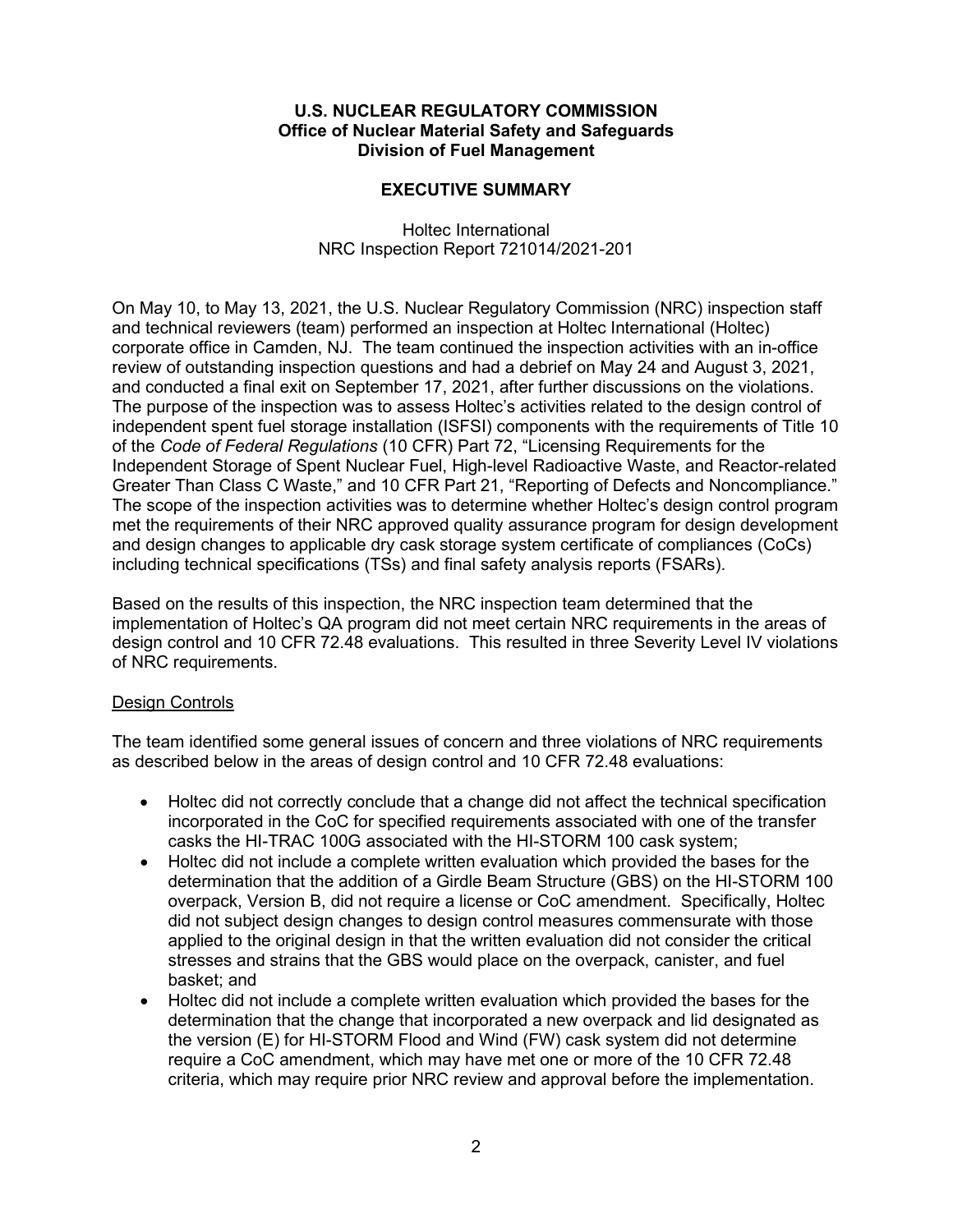#### (Other Inspection Areas)

The team determined that Holtec established its programs for management controls (i.e., nonconformance conditions, control of conditions adverse to quality, 10 CFR Part 21 reporting requirements, documentation controls and audit program) in accordance with the applicable regulatory requirements of their NRC approved quality assurance program. Based on the sample of documents reviewed, the NRC inspection team also determined that Holtec is implementing its policies and procedures associated with these programs. There were no findings of significance identified in these areas.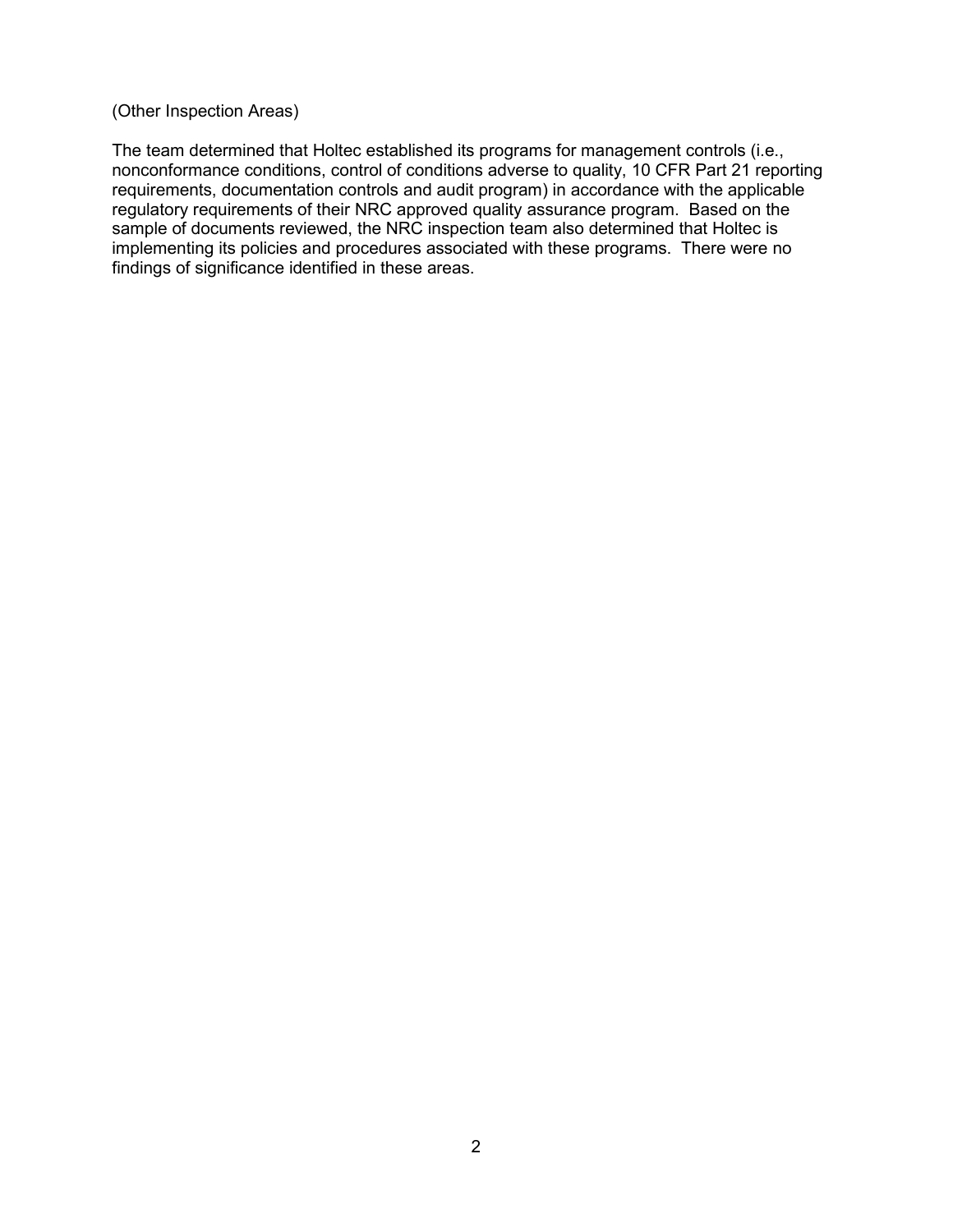## **REPORT DETAILS**

### 1.0 Inspection Scope

On May 10 - 13, 2021, the NRC conducted an announced inspection at the corporate headquarters of Holtec in Camden, NJ with additional in-office reviews based on outstanding questions during the onsite week. The inspection focused on design control of independent spent fuel storage installation (ISFSI) components for Holtec's dry cask storage systems (DCSSs) listed in the Table below. The team reviewed design development and design changes implemented by Holtec and evaluated the impact of the design development and changes on the functionality of DCSS components used at ISFSIs.

| List of Holtec's Storage Design Models |                        |           |                           |  |
|----------------------------------------|------------------------|-----------|---------------------------|--|
| Storage Design Model #                 | Docket / Certificate # | Amendment | FSAR (as updated)         |  |
| HI-STAR 100                            | 07201008               |           | HI-STAR, Revision 3       |  |
| HI-STORM 100                           | 07201014               | $10 - 15$ | <b>HI2002444, Various</b> |  |
|                                        |                        |           | <b>Revisions</b>          |  |
| <b>HI-STORM FW</b>                     | 07201032               | $3 - 5$   | <b>HI2114830, Various</b> |  |
|                                        |                        |           | <b>Revisions</b>          |  |
| <b>HI-STORM UMAX</b>                   | 07201040               | $2 - 4$   | <b>HI2115090, Various</b> |  |
|                                        |                        |           | <b>Revisions</b>          |  |

**Table** 

#### 1.1 Inspection Background

The NRC has conducted two fabrication inspections since the last corporate inspection at Holtec in Camden, New Jersey. This includes one at Holtec Orrvilon in Orrville, Ohio (ML 20262G981) in August 2020, and Holtec Manufacturing Division (HMD) at Turtle Creek, PA (ML20356A185) in November 2020. The inspection teams conducted these inspections to determine if Holtec performed fabrication activities in accordance with the requirements of 10 CFR Parts 21 and 72, the applicable CoC, FSAR, and Holtec's NRC-approved quality assurance program. Additionally, the staff performed a follow-up inspection associated with escalated enforcement actions for a design control issue in which the staff documented in a letter to Holtec, dated August 16, 2019 (ML19228A016).

2.0 Management Controls

### 2.1 General

The team assessed Holtec's management controls in the areas related to the implementation of their quality assurance program (QAP) and implementing procedures, nonconformance conditions, control of conditions adverse to quality, 10 CFR Part 21 reporting requirements, documentation controls and their audit program.

### 2.2 Quality Assurance Program Manual and Policy

The Holtec Quality Assurance Manual (QAM) and implementing procedures establish how Holtec controls and implements activities subject to 10 CFR Parts 71 and 72 regulatory requirements described in subparts H and G, respectively.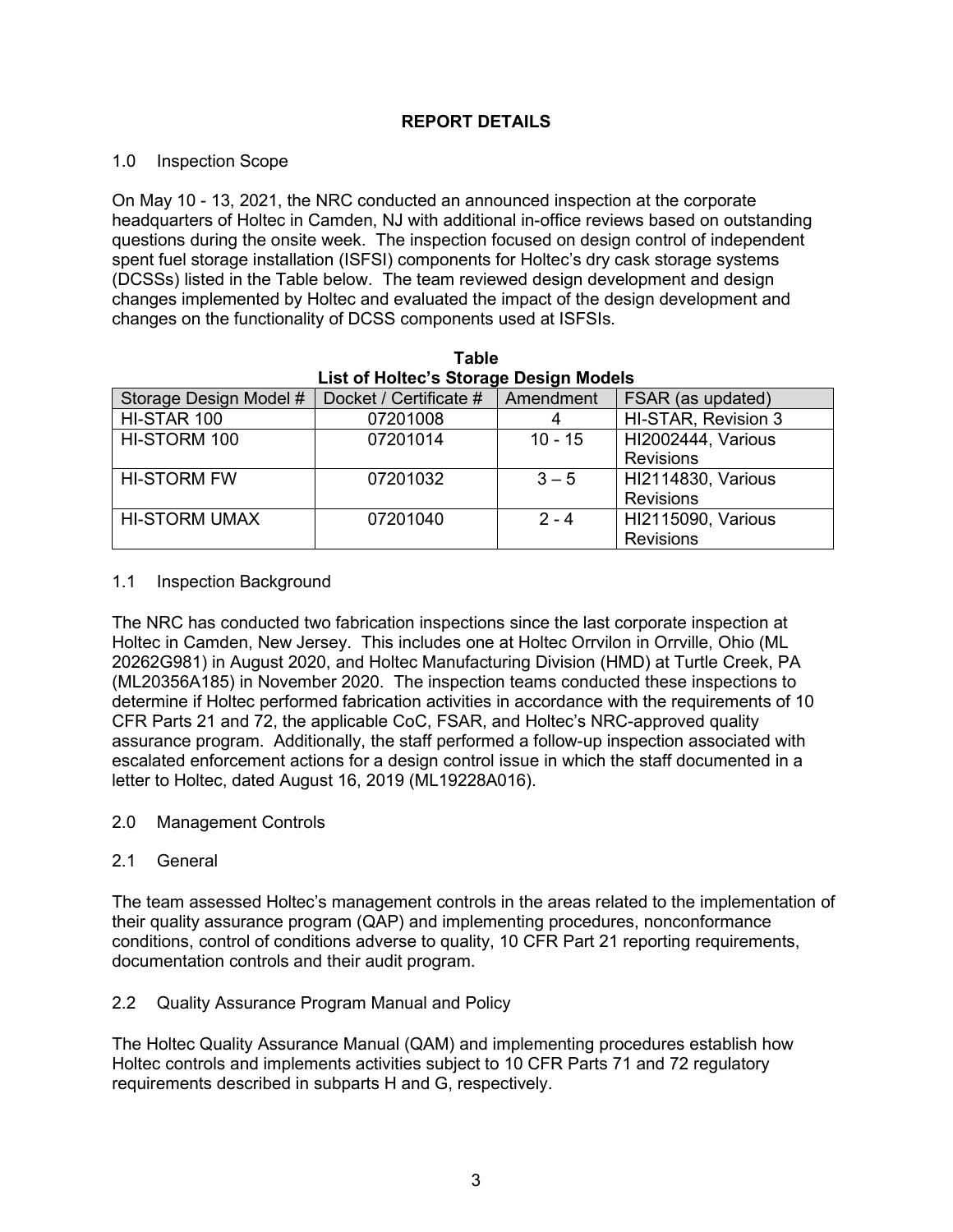### 2.2.1 Scope

The team reviewed the Holtec QAM, Revision 14 and various Holtec implementing procedures designated as Holtec Quality Procedures (HQPs) and Holtec Standard Procedures (HSPs) to assess the effectiveness of their Quality Assurance (QA) program implementation. The team conducted reviews of Holtec's quality program, policies, and procedures, to determine whether Holtec adequately controlled and implemented activities under their NRC approved QA program and activities subject to 10 CFR Part 72 regulations. The team reviewed procedures to verify if Holtec clearly defined and documented the quality program authorities and responsibilities and that the quality assurance organization functioned as an independent group. The team also reviewed procedures for the use of a graded approached for identifying Important-to-Safety (ITS) components and whether Holtec applied this graded quality level to procurement documents. The team reviewed procedures and documents regarding training, qualification, and certification of personnel involved in quality activities. Additionally, the team reviewed training records of a random selection of employees in quality related positions to determine if they received the required QA indoctrination and QA program revision training. The team reviewed the following specific HQPs and HSPs:

- HQP-1.0, "Organization and Responsibilities," Revision 44
- HQP-2.0, "Quality Assurance Program," Revision 25
- HSP-100101, "Organization," Revision 3
- HSP-100201, "QA Manual and Procedures," Revision 2
- HSP-100203, "Training Program," Revision 1
- HSP-100204, "Measurement and Analysis of QA Program Effectiveness," Revision 1

### 2.1.1 Observations and Findings

The team assessed that Holtec had a QA program and implementing procedures in place that were effective in conducting activities in accordance with their DCSS CoCs as well as their NRC approved QA program. The team verified that the quality assurance program authorities and responsibilities were clearly defined and documented, and the quality assurance organization functioned as an independent group. The team also determined that for the sample of Holtec staff member training record's reviewed and selected that each staff member completed the required training and attained the applicable qualifications to perform their duties. Additionally, the team verified Holtec's quality assurance procedures discussed a graded approach for identifying ITS components for their DCSS components.

Additionally, the team evaluated the 2020 quality program status report number HI-2210443, which covers the work performed during the prior year. This report includes a summary of the results from internal audits, third party audits, trending of quality issues and nonconformance reports, summary and evaluation of any client report cards, trending of vendor nonconformance reports, and a summary of vendor audits performed from the previous year. The team noted that this report was an effective tool for the Holtec management to review the status and adequacy of the overall QA program.

### 2.1.2 Conclusions

The team concluded that Holtec had adequate quality assurance controls. The team determine that Holtec conducts its activities associated with their QA organization independence, QA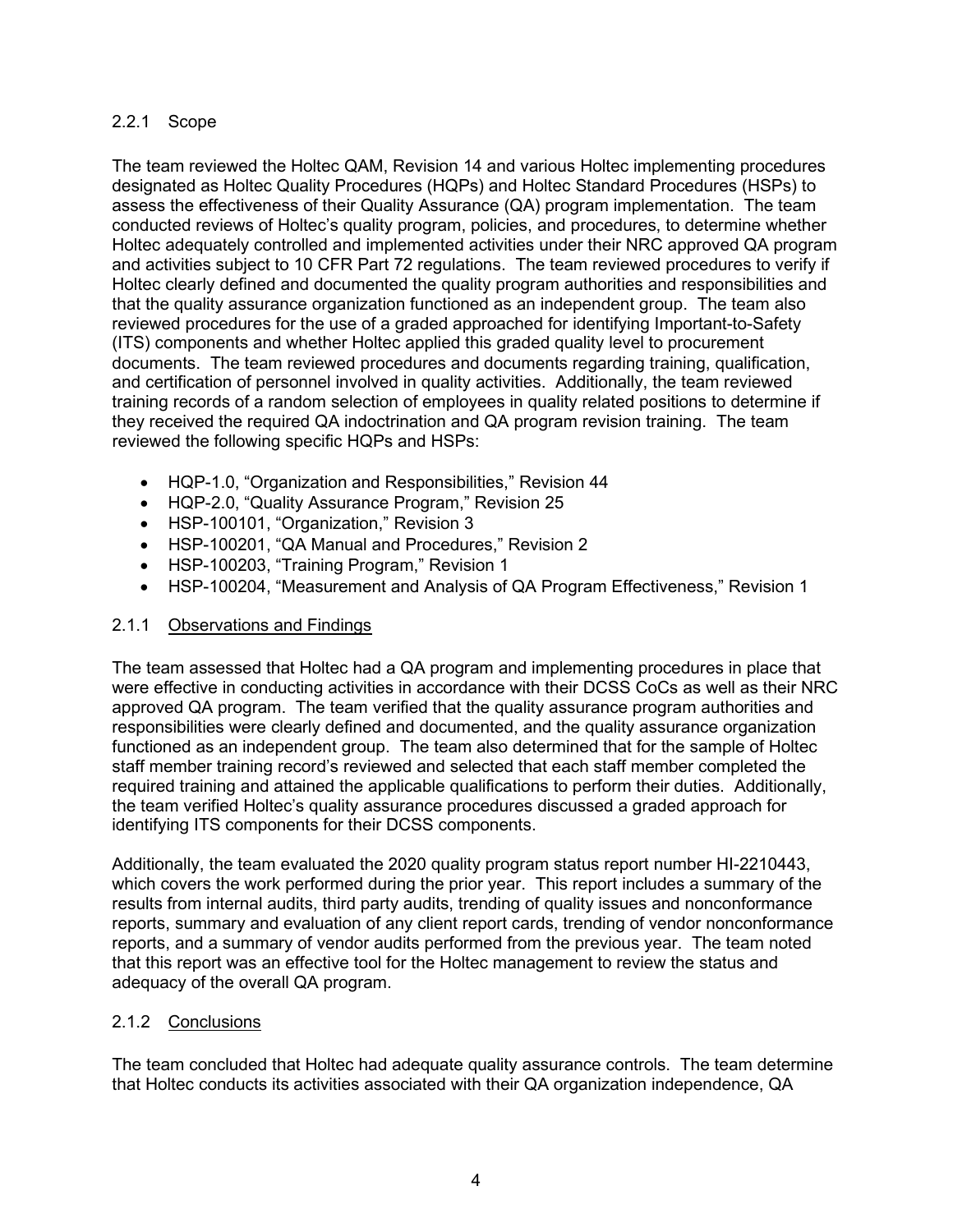responsibilities and graded approach in accordance with their NRC approved QA program. There were no findings of significance identified.

## 2.2 Nonconformance Controls

## 2.2.1 Scope

The team reviewed selected records and interviewed personnel to verify that Holtec effectively implemented a nonconformance control program in accordance with their NRC approved QA Program, and the requirements of 10 CFR Parts 21 and 72. Specifically, the team reviewed Holtec's approved procedure HSP-101502, "Control of Nonconforming Conditions," Revision 0. The team selected several nonconformance reports (NCRs) associated with 10 CFR 72.48 screenings and evaluations to verify that the NCRs were identifiable, traceable, and the disposition of the nonconformance was adequate. The team reviewed NCRs since the previous 2018 inspection and concentrated on issues involving ITS structures, systems, and components (SSCs). The team reviewed these NCRs to evaluate if the disposition was appropriate, adequately performed as necessary, and properly closed out in accordance with the approved procedure, HSP-1010502. The team focused the review on accept-as-is and repair dispositions because generally these NCRs require a technical justification or engineering evaluation generally dispositioned with 10 CFR 72.48 requirements. This also included a review of supplier manufacturing deviation reports (SMDRs).

The list of SMDRs reviewed and associated NCRs are as follows: SMDR Nos. 2516, 2762, 2786, and 2818.

In addition, the team reviewed Holtec's approved procedure HSP-101501, "Reporting of Defects per 10 CFR 21 or 10 CFR 50.55e,'' Revision 0, to determine if provisions were in place for reporting defects that could cause a substantial safety hazard from the NCRs and quality issues identified. This review also included, and assessment of NCRs and quality issues logs for compliance with 10 CFR 72.242(d).

## 2.2.2 Observations and Findings

The team assessed that Holtec adequately dispositioned and closed each selected NCR and SMDR in accordance with the requirements of procedure HSP-101502, as applicable. In addition, the team noted that there were no Part 21 or 10 CFR 72.242(d) reports issued for the past three years.

## 2.2.3 Conclusions

The team concluded that Holtec effectively implemented its nonconformance control program and has adequate procedures in place to ensure compliance with the applicable regulations and approved QA Program requirements. The team also concluded that Holtec has provisions in place for reporting defects that could cause a substantial safety hazard and design or fabrication deficiencies that could affect the DCSSs ITS SSCs to perform their intended safety function, as required by 10 CFR Parts 21 and 72.242(d), respectively. The Part 21 postings in the Holtec's Camden, NJ facility and corporate office met the approved implementing procedure and the applicable requirements of 10 CFR Part 21. There were no findings of significance identified.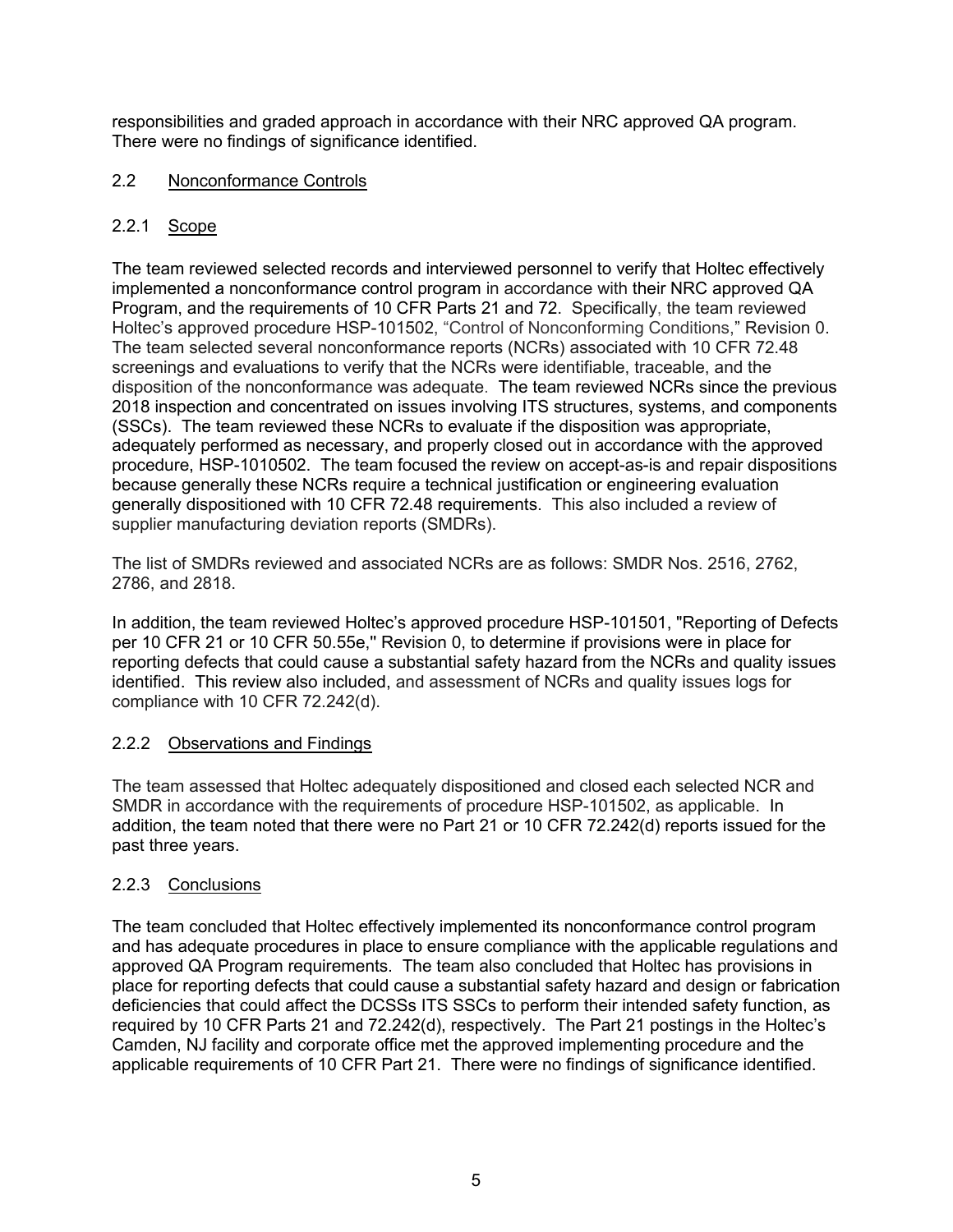## 2.3 Corrective Actions Controls

## 2.3.1 Scope

The team reviewed selected records and interviewed personnel to verify that Holtec effectively implemented a corrective action control program in accordance with the NRC approved QA Program and the requirements of 10 CFR Part 72. Specifically, the team reviewed Holtec's approved procedure HSP-101601, "Corrective Actions,'' Revision 2. The team reviewed quality issues (QIs) since the previous 2018 inspection and concentrated on issues involving ITS SSCs. The team reviewed selected records and interviewed selected personnel to verify that Holtec completed corrective actions for identified deficiencies in a technically sound and timely manner. Additionally, the team included a review of two QIs numbers 2937 and 2929 based on an incident that involved a crack weld near the water jacket shell structure on the HI-TRAC 100G, which occurred during a loading operation at a general licensee's facility.

## 2.3.2 Observations and Findings

### HI-TRAC 100G Crack Weld

The team reviewed the QIs associated with a crack weld on the HI-TRAC 100G to determine if Holtec implemented the procedure guidance contained HSP-101601. Holtec identified a cause using a failure mode and effects analysis and performed an extent of condition and cause for the adverse to quality condition on the HI-TRAC 100G. Holtec identified that the original analysis used for the design did not consider the mechanical lifting loads and the additional stresses for all operating conditions. Holtec also identified that the cause of the crack weld was due to an improper weld technique doing the fabrication of the HI-TRAC 100G. The team assessed the design issues during this inspection and disposition the fabrication issues during the HMD inspection activities at Turtle Creek, PA in inspection report number 1014-2020-202 (ML20356A185).

The team noted that Holtec implemented their corrective actions in accordance with the QA implementing procedure HSP-101601.

### 2.3.3 Conclusions

Overall, the team assessed that Holtec had an adequate corrective action program in place to resolve conditions and significant conditions adverse to quality which include deficiencies. The team determined that Holtec, in general, completed corrective actions for identified deficiencies in a technically sound and timely manner. There were no findings of significance identified.

### 2.4 Documentation Controls

### 2.4.1 Scope

The team reviewed Holtec's documentation control program and procedures to assess the effectiveness of controls established for the approval, issuance, revision and use of quality documents. The team reviewed a sample of Holtec documents (general procedures, records, drawings, and specifications) to verify that Holtec performed and controlled the quality activities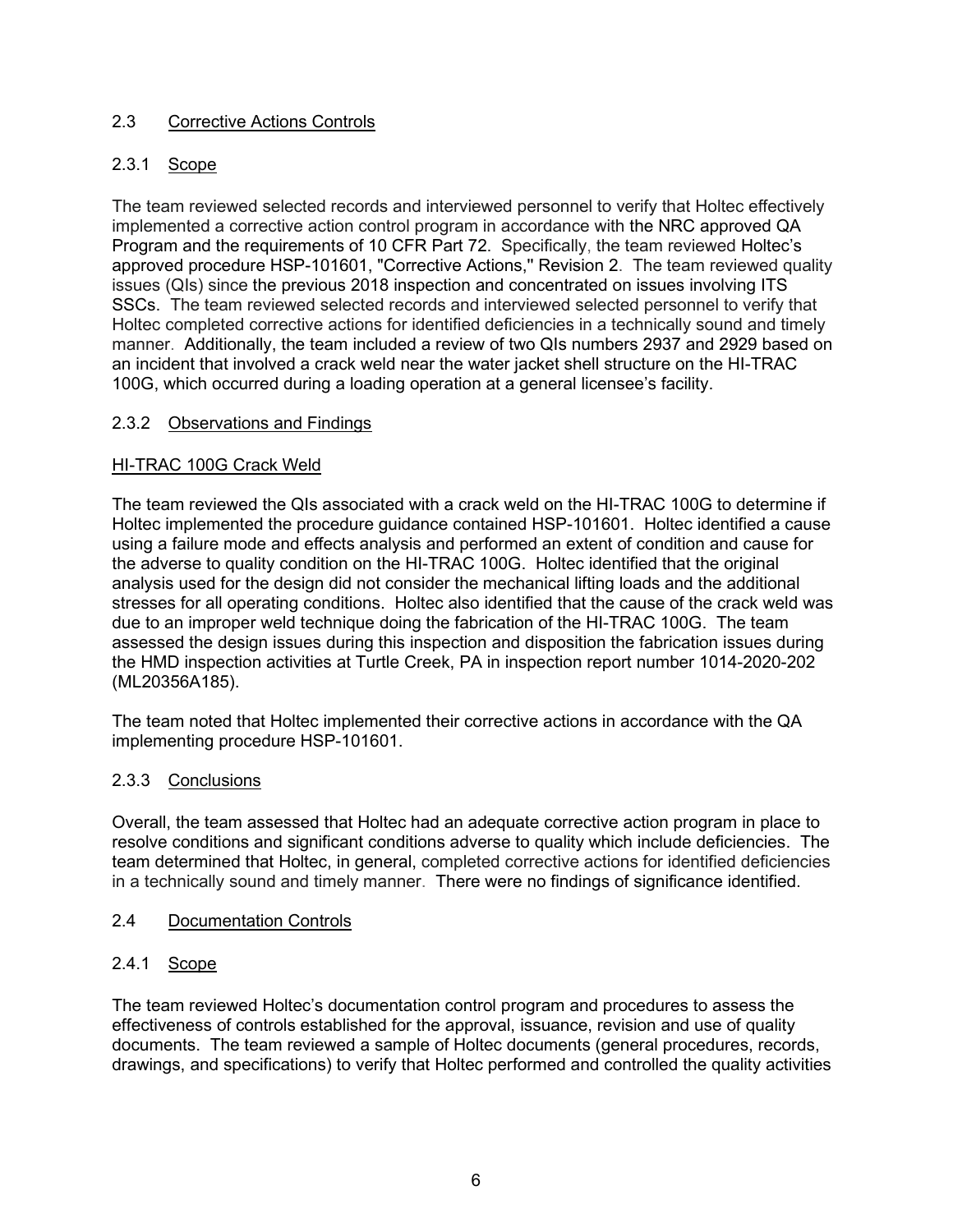in accordance with implementing procedures and regulatory requirements. The team reviewed the following documents:

- HQP 6.0, "Document Control," Revision 14,
- HQP 17.0, "Quality Assurance Records," Revision 27,
- HSP 100201, "Quality Assurance Manual and Procedures," Revision 1, and
- HSP 100502, "Standard and Project Procedures", Revision 1

The team also interviewed QA personnel regarding documentation controls.

### 2.4.2 Observations and Findings

The Holtec document control procedures establish the processes for the preparation, approval, revision, distribution, and control of Holtec's QAM. The team noted that the Vice President of Quality is responsible for writing some of the procedures and for reviewing and approving procedures developed through other QA staff members. The Vice President of Quality is also responsible for adding the new procedures or new version of a procedure in the appropriate folder in Holtec's QA software and sending an email to the company with the information and location for the new procedure. Once this is done, previous versions of procedures are removed to an archive within the QA software. Currently, Holtec keeps all QA records electronically. The team noted that Holtec provided adequate guidance for record retention in the HQPs and HSPs.

### 2.4.3 Conclusions

The team concluded that Holtec conducts its activities associated with QA documentation controls in accordance with their NRC approved QA program. There were no findings of significance identified.

### 2.5 Procurement Controls

### 2.5.1 Scope

The team reviewed Holtec's process of material procurement, which included the review of procurement documents, material traceability, drawings and procedures, and receipt inspection records to determine whether Holtec established an effective method for tracking, evaluating, and dispositioning changes or modifications to the DCSS component design. The team reviewed the following documents:

- HQP 4.0, "Procurement Document Control," Revision 0,
- HQP 5.0, "Instructions, Procedures, and Drawings," Revision 0
- HSP 100401, "Processing of Purchase Orders," Revision 2,
- HSP 100402, "Purchase Specification," Revision 2,
- HSP 100701, "Receipt Inspection," Revision 1, and

#### 2.5.2 Observations and Findings

The team verified that procurement of limited ITS, Category A and B (ITS-A and B) items and services were made to suppliers listed on Holtec's approved suppliers list. The team reviewed a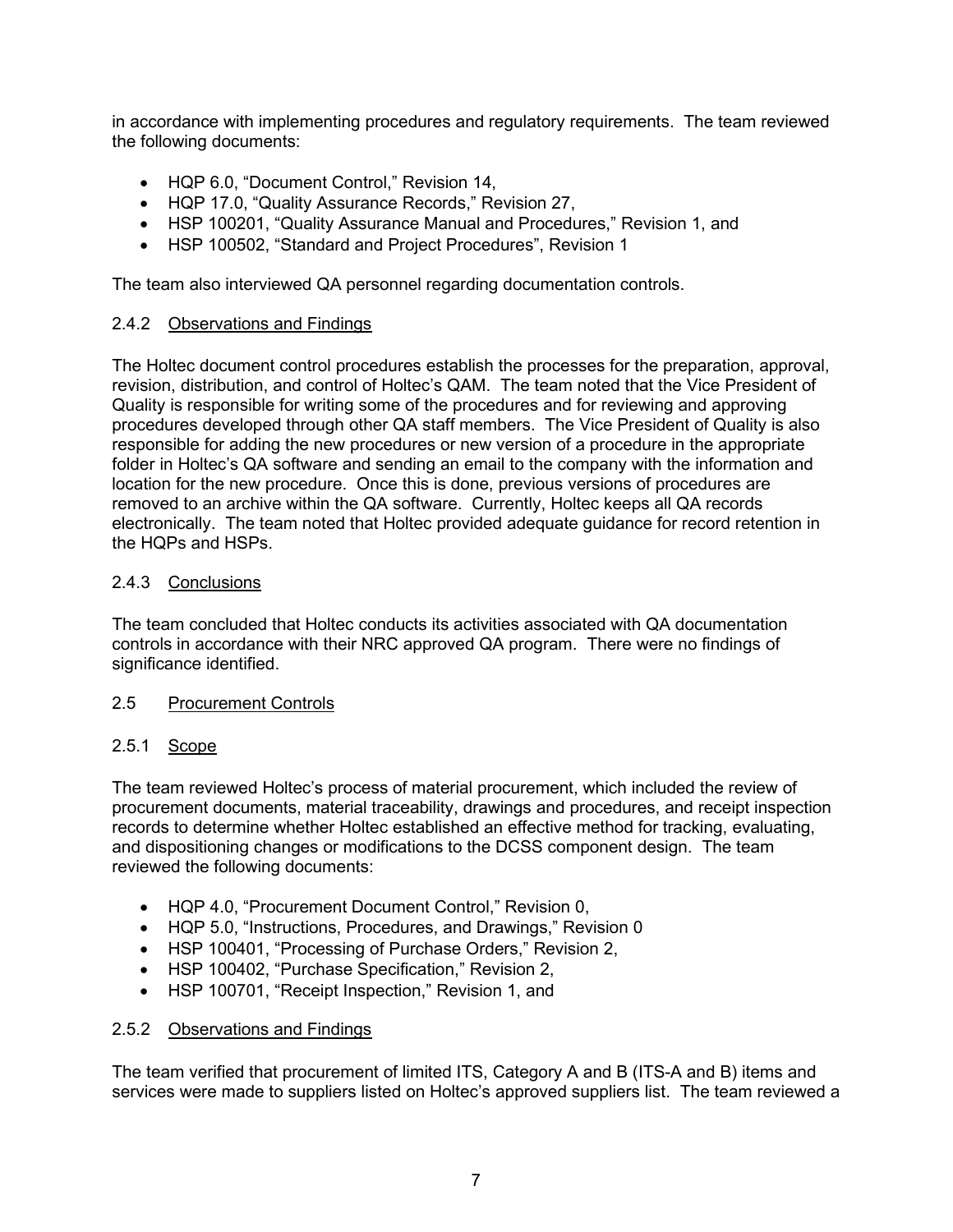sample of procurement documents. The team noted that Holtec does commercially dedicated some of their ITS components and maintained traceability from receipt of items until completion of commercial grade dedication and receipt inspection. The team assessed that Holtec provides layers of traceability as shown in the commercial grade dedication reports, quality plans, purchase specifications, material test and examination reports, and a final receipt inspection report.

The team reviewed Holtec's external audit program to determine if Holtec scheduled and performed supplier audits and annual evaluations in accordance with approved quality procedures as discussed in Section 2.6 of this report.

Overall, the team identified no concerns with Holtec's supplier survey, audit, and supplier evaluation program. The team verified that for the audits sampled, Holtec conducted the audit and survey with qualified and certified personnel, scheduled and evaluated applicable elements of the QA program, and resolved findings and observations in a timely manner.

### 2.5.3 Conclusions

The team assessed that Holtec procurement control for design changes were comprehensive and effective when tracking, evaluating, and dispositioning changes or modifications to the DCSS component design. There were no findings of significance identified.

### 2.6 Audit Program

## 2.6.1 Scope

The team reviewed Holtec's audit program to determine whether audit plans, schedules, and other audit records met the requirements described in the Holtec QAM and implementing procedures. The team also reviewed the following implementing procedures for performing internal and external audits of Holtec vendors on their AVL.

- HQP-18.0, "Audits," Revision 0
- HSP-101801, "Certification of Audit Personnel," Revision 0
- HSP-101802, "Audits," Revision 5
- HSP-101803, "Internal QA Surveillance and Document Reviews," Revision 0

The team reviewed the qualifications, training records, and annual evaluations for Holtec's Lead Auditors to determine if they met the requirements stated in HSP-101801.

The team reviewed the audits of two vendors on the Holtec AVL. The two vendors were on the Holtec AVL for: 1) Supplier of Safety-Related Computer Program Structural Modeling, Analysis, and Design Software, 2) Provider of ITS-A welding material. The second audit reviewed by the team was a quality assurance program audit performed by Holtec for itself and NIAC members of an ITS-A weld material supplier.

The team reviewed the 2019, 2020, and 2021 Holtec internal audits. The team requested and reviewed the 2020 and 2021 Holtec internal surveillance schedules for compliance with HSP-101803.

### 2.6.2 Observations and Findings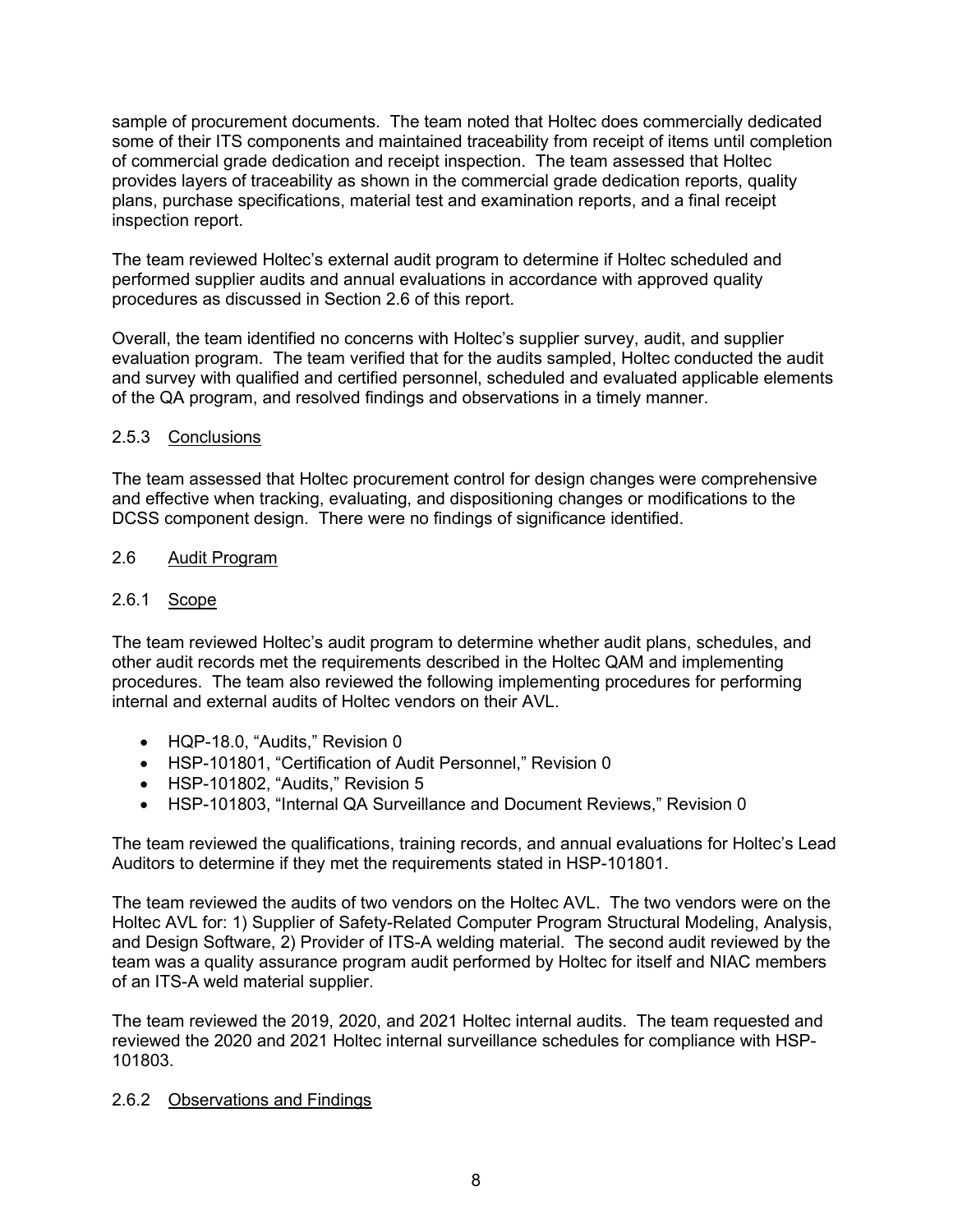The team noted the audit included both corporate (design, project management, procurement, etc.) and the manufacturing facility. The team reviewed the audit results to determine if Holtec identified deficiencies and addressed the deficiencies with their corrective action program. The team noted that the auditors identified twelve QIs during the audit and that all the issues were captured on QI reports. The team noted the status of the QI's in that six were closed and evidence provided included appropriate corrective actions and that the additional six QI's were open in which the majority were pending QA verification of implementation of corrective actions. The team determined the Nuclear Industry Assessment Committee (NIAC) audit package to be thorough with the use of the NIAC checklists and detailed documentation. Holtec followed it procedures by performing an audit review checklist to accept the audit as its own. and assessed them to be very thorough with the use of checklists and documented evidence for determinations. All findings each year were placed in the Holtec corrective action program for resolution.

The team assessed if each auditor had completed the required training and attained the applicable qualifications to perform their duties as lead auditor. The first audit reviewed by the team was a quality assurance program audit performed by the NIAC where Holtec received a copy of the audit and performed an audit review checklist to accept the audit for its purposes. The team assessed the audit package to be thorough with detailed documentation. The team assessed the sampled vendor audit results to be very detailed and well documented with the findings, audit checklists, supporting audit documentation reviewed, and vendor written responses all recorded and retrievable. All the requirements of the audit procedures were found to be implemented appropriately. No concerns were identified by the team in the review of AVL audits.

The team noted that Holtec performs internal audits on a yearly basis and audits all eighteen QA program elements and develops audit plans in accordance with approved procedures. The team noted that the audit plans identify the organization being audited, audit scope, requirements, audit team, activities for audit, applicable documents, schedule of the audit, and identification of audit checklists that audit personnel would use to prepare and conduct the audit. As stated in the Holtec audit procedure, the audit team shall consist of one or more auditors, one being designated as the lead auditor. The team noted that Holtec provided objective evidence, documentation, and examined to the depth necessary to determine that auditors effectively implemented the applicable criteria. The team noted that a Holtec lead auditor issues and signs all audit reports. The corporate quality assurance manager is responsible for the development of the internal surveillance schedules for random surveillances. In addition, the QA manager is responsible for assigning personnel to perform the random surveillances, providing surveillance training, determining the surveillance methods, and reviewing the results.

### 2.6.3 Conclusions

Overall, the team determined that Holtec conducted the audit with qualified and certified auditors, and provided sufficient objective evidence satisfying all the elements of Holtec's QA program.

The team assessed that Holtec scheduled and performed internal audits and internal surveillances in accordance with their implementing procedures. There were no findings of significance identified.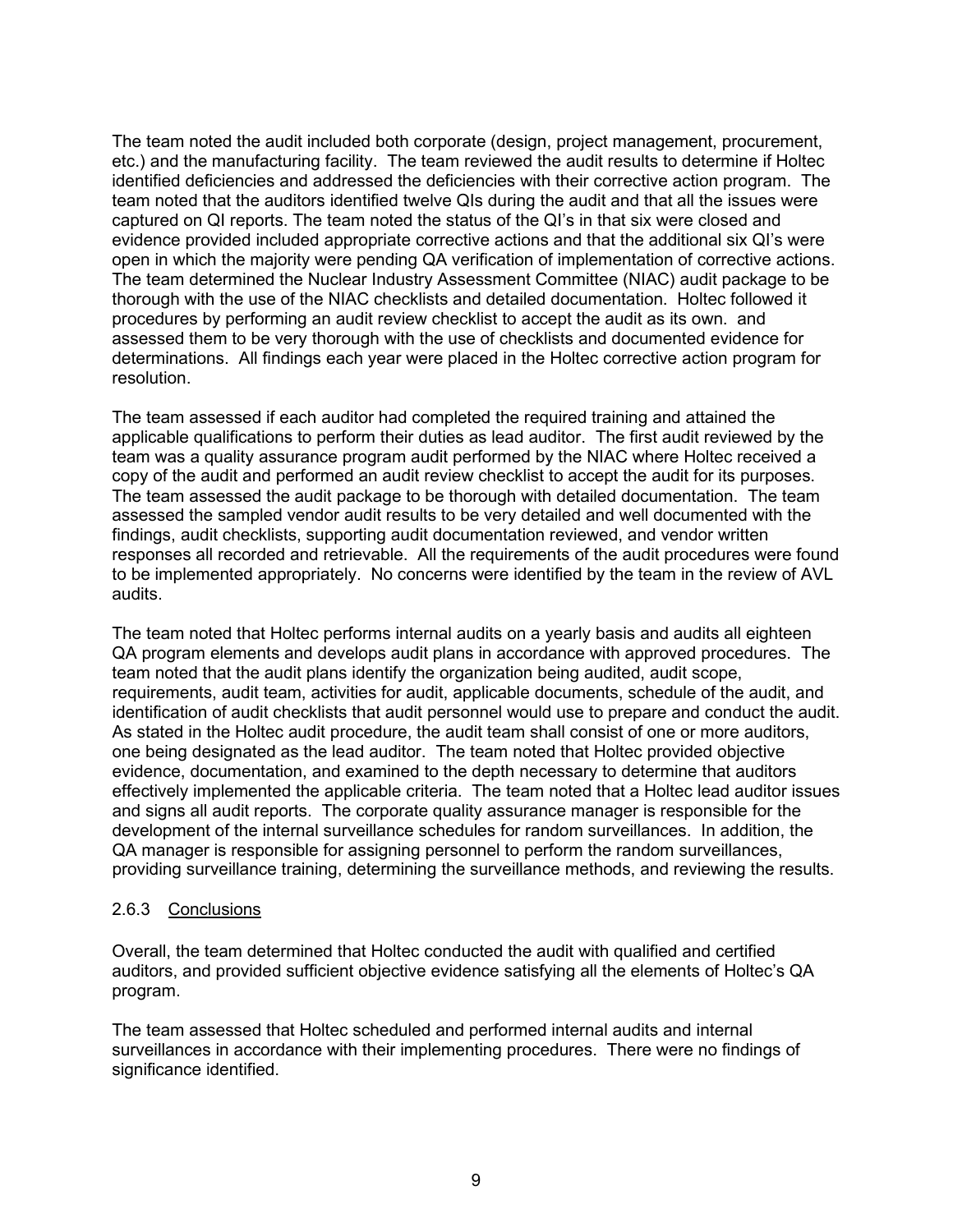## 3.0 Design Controls

# 3.1 General

The team reviewed the design control program described in Holtec's QAM and governing procedures to determine whether Holtec implemented design controls and design changes to their DCSS for use at independent spent fuel storage installations. The team reviewed selected design change packages, including engineering change orders (ECOs), 10 CFR 72.48 evaluations, and interviewed Holtec personnel involved in their engineering design control process.

## 3.2 Design Development

# 3.2.1 Scope

The team reviewed the design control section of the Holtec's QAM Revision 14 and reviewed the following Holtec quality and standard procedures associated with design development to verify that Holtec properly implemented proper controls in accordance with implementing procedures. The team reviewed the following procedures:

- HQP-2.0, "Quality Assurance Program," Revision 25
- HQP-3.0, "Project Planning, Design Control, Product Realization and Project Execution," Revision 29,
- HSP-100202, "Project Planning, Product Realization and Project Execution," Revision 0
- HSP-100301, "Design Specifications and Design Criteria Documents," Revision 0
- HSP-100302, "Design Control," Revision 0
- HSP-100303, "Design and Analysis Personnel Qualifications," Revision 1
- HSP-101101, "Computer Programs," Revision 0

The team reviewed selected drawings, calculation packages, design verification checklists, design specifications, purchasing specifications and other design control records to verify that materials, equipment, and engineering services met design requirements. The team reviewed Holtec's HI-STORM 100 Cask System CoC No. 1014, Amendments 10 - 15, FSAR No. HI-2002444, various revisions; HI-STORM FW CoC No. 1032, Amendments 3 - 5, FSAR No. HI-2004830, various revisions, and HI-STORM UMAX CoC No. 1040, Amendments 2 - 4, FSAR No. HI2115090, various revisions, to assure compliance with approved methods, procedures, and specifications.

The team reviewed design changes that the licensee (as applicable) and Holtec initiated to determine whether a method existed to ensure that both the licensee and Holtec communicated design changes in a timely manner, minimize production or operational impacts, and if the design changes received the necessary approvals.

## 3.2.2 Observations and Findings

The team verified that Holtec assigned design responsibilities appropriately and verified that the responsible parties either Holtec or the general licensee performed acceptance and formal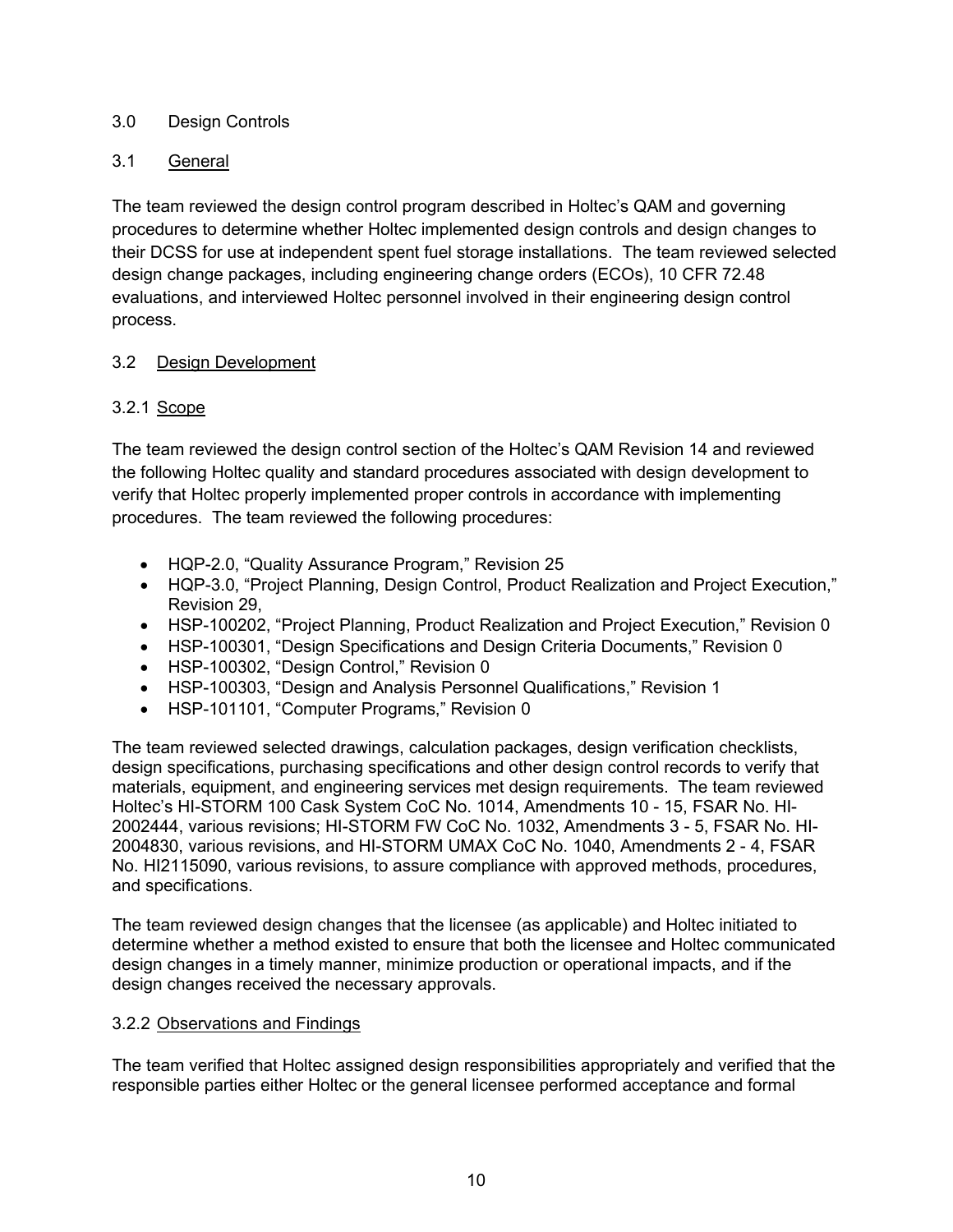reviews. The team also noted that Holtec uses a network database that organizes information needed to maintain configuration control for licensing and design basis documentation. This included the use of approved computer codes on the network in that Holtec had methods in place to development, control, verification, validation, and documentation of computer programs used for ITS activities.

## 3.2.3 Conclusions

Overall, the team concluded that Holtec had methods in place for each project and design development contained the necessary information to enable the project team to execute the project in a controlled manner and to assure that products and services met customer specifications requirements. Additionally, the team determined that Holtec maintained configuration control for licensing and design basis documentation. There were no findings of significance identified.

## 3.3 Design Changes

## 3.3.1 Scope

The team reviewed selected records and interviewed personnel to determine whether Holtec implemented and evaluated design changes for their impact on the functionality of DCSS components. The team focused its review on the complete and accurate documentation and appropriate evaluation of ECOs and 10 CFR 72.48 screenings and evaluations. The team reviewed Holtec's procedures related to the implementation instructions for 10 CFR 72.48 evaluations and control of modification activities. Specifically, the team reviewed Holtec's approved procedure HSP-321, "Screening and Evaluation of Changes," Revision 6.

The team reviewed a list of ECOs, screenings and evaluations performed by Holtec to meet the regulatory requirements associated with 10 CFR 72.48 based on the last corporate inspection in May 2018. The team selected a representative sample of screenings and evaluations from the biennial summary reports and a more recent list provided by Holtec using the guidance in IP 60857, "Review of 10 CFR 72.48 Evaluations," and Appendix E to IMC 2690, "Guidance for Risk-Informed Review of 72.48 Evaluations." The team reviewed biennial reports from 2018 and 2020, titled 10 CFR 72.48(d)(2) reports, "Biennial Summaries of Changes, Tests, and Experiments," pertaining to the HI-STAR 100, HI-STORM 100, HI-STORM FW, and HI-STORM UMAX Dry Cask Storage Systems (NRC Docket Nos. 72-1008, 72-1014, 72-1032, and 72- 1040).

The team used the guidance in NRC Inspection Manal Chapter (IMC) 0335, "Changes, Tests, Experiments," Nuclear Energy Institute (NEI) 12-04, Revision 2 and NEI 96-07, Appendix B, "Guidelines for 10 CFR 72.48 Evaluations," dated September 2018 and March 5, 2001, respectively to evaluate the screenings and evaluations. The NRC endorsed both NEI documents in Regulatory Guide 3.72, "Guidance for Implementation of 10 CFR 72.48, "Changes, Tests, and Experiments". The team also reviewed the NRC safety evaluation reports (SERs) associated with each DCSS.

### 3.3.2 Observations and Findings

### 10 CFR 72.48 Screenings and Evaluations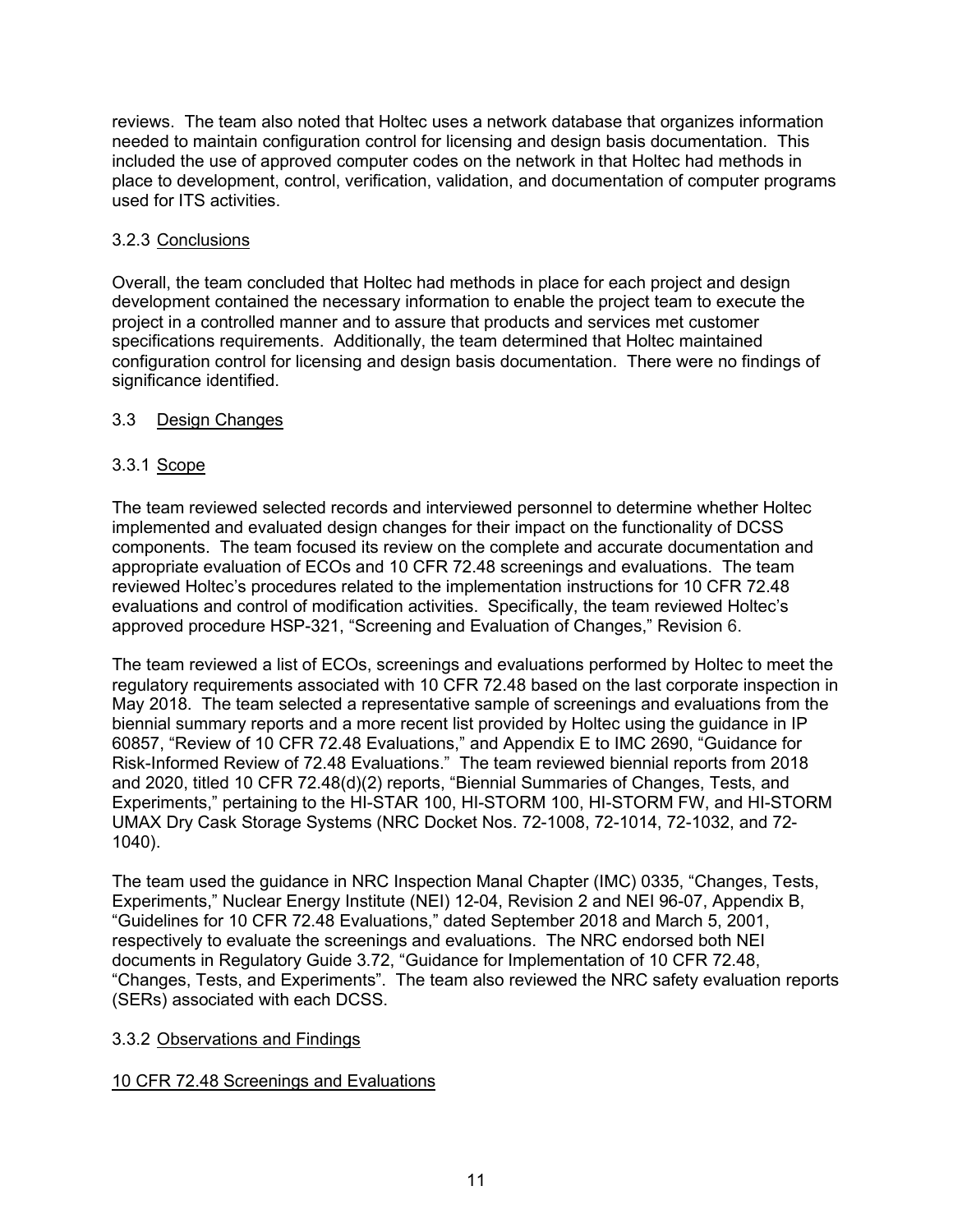The team selected a sample of approximately thirty-five 10 CFR 72.48 screenings (15) and evaluations (20) to verify that Holtec appropriately concluded that the change did not require prior NRC review and approval or a full evaluation if Holtec personnel determined that the change screened out during the screening process in accordance with NRC requirements and Holtec procedures, respectively. Based on the team's assessment, the team identified some general issues of concern and three violations of NRC requirements. The team describes the details of the violations below.

#### HI-STORM 100 HI-TRAC 100G

The team reviewed the HI-STORM 100 Cask System FSAR, HI-2002444, Revisions 18 – 20, and evaluated the 72.48 evaluation number 1439 and ECO 5014-292 related to the design change that incorporated a new transfer cask HI-TRAC 100G for the CoC No. 1014. The new or alternate HI-TRAC had a few differences compared to the other HI-TRAC transfer cask designs.

In reviewing the FSAR related to the 72.48 evaluation change that incorporated the HI-TRAC transfer cask, the team noted that Section 2.0.3 of the HI-STORM 100 Cask System FSAR described the design criteria for all the HI-TRAC transfer cask. Section 2.0.3 states, in part, that the HI-TRAC transfer cask is designed for all normal, off-normal, and design basis accident condition loadings, as defined in Section 2.2. At a minimum, the HI-TRAC transfer cask must protect the MPC from deformation, provide continued adequate performance, and allow the retrieval of the MPC under all conditions. These design loadings include a side drop from the maximum allowable handling height, consistent with the technical specifications (Not applicable for HI-TRAC 100G).

The team observed that Holtec revised this section of the FSAR as a part of the design change so that it would not apply to the HI-TRAC 100G and further discussed the basis for this change in FSAR Section 3.1.2.1.1.2. Section 3.1.2.1.1.2 states, in part, that a handling accident of a loaded HI-TRAC 100G is not credible as the HI-TRAC 100G will always be handled by a single failure-proof lifting equipment. Subsequently, Holtec did not analyze the HI-TRAC 100G for a side drop accident as Holtec previously performed for all the other HI-TRAC models and captured within the design and licensing basis.

The team reviewed the technical specifications (TSs) associated with the CoC No. 1014, Amendments 13 - 14. The team noted that Holtec did not update or incorporate the new administrative controls specified in the FSAR into the CoC TSs. Specifically, TS section 5.5, "Cask Transport Evaluation Program," of Appendix A and TS section 3.5, "Cask Transfer Facility," of Appendix B for CoC No. 1014 Amendments 13 and 14. Both TS sections discusses the "Transfer Cask" generically without distinguishing between the different types contained in the HI-STORM FSAR. The team noted that without the new administrative controls for the transfer cask, HI-TRAC 100G, the TSs would allow lifts without a single failure proof lifting equipment and had the potential to create a possibility for a malfunction since there was no drop analysis associated with this transfer cask. The team identified that section 1.4 of Holtec evaluation screening for 72.48-1439, "Evaluation of the eligibility of the proposed change for the 72.48 process," question 2, states, in part, "does the propose change conflict with any provisions in the TS?" However, Holtec answered "No" instead of "Yes" to the question. The team determined that Holtec should have answered yes because the proposed change conflicted with the provisions in the TS. The team identified that Holtec did not update the TSs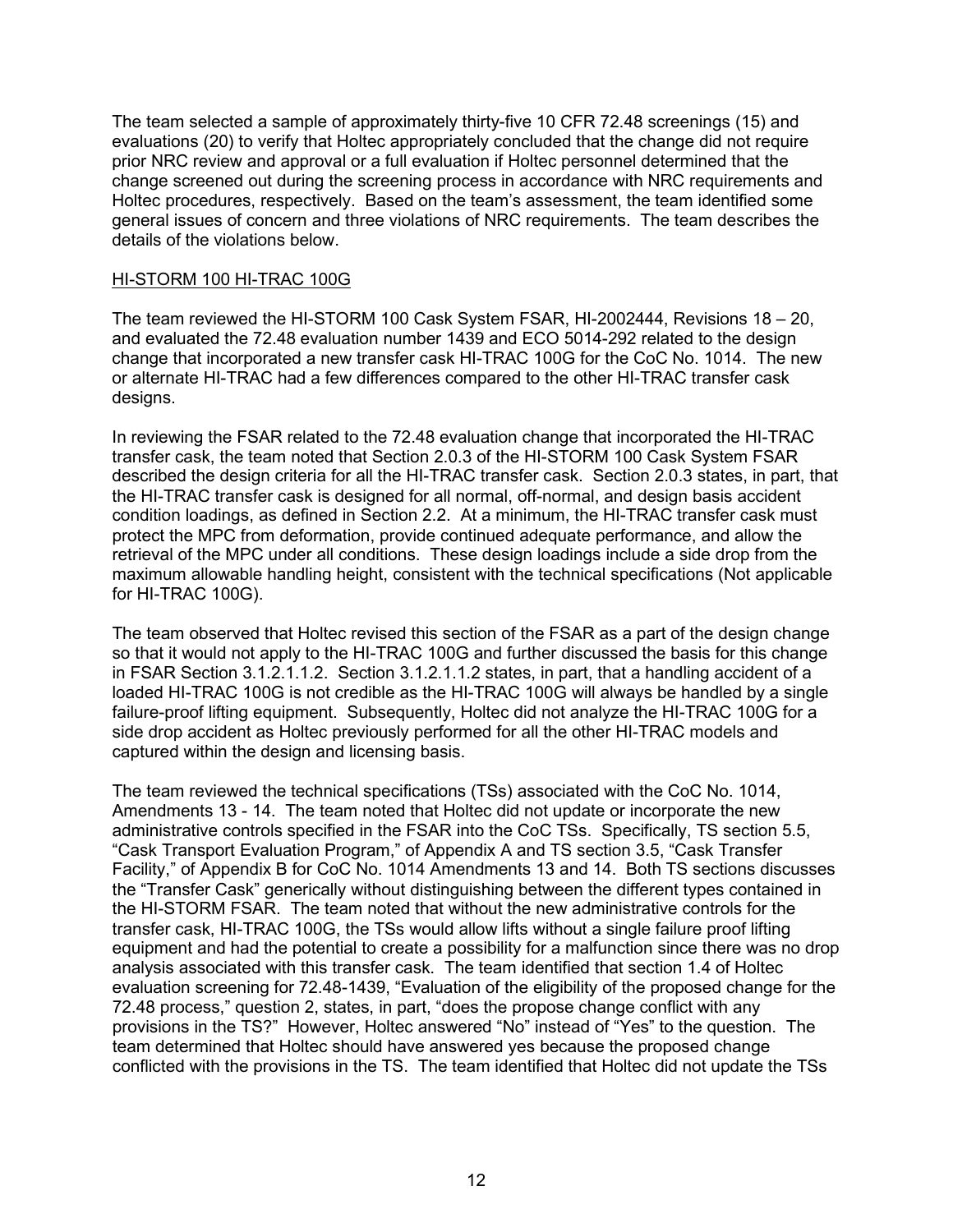to provide the new administrative controls to ensure that licensees would manage the new transfer cask in a safe and reliable manner.

The team assessed that this was a violation of NRC requirements related to 10 CFR 72.48(c). Specifically, 10 CFR 72.48(c)(1), requires, in part, that a certificate holder may make changes in the facility or spent fuel storage cask design as described in the FSAR (as updated), make changes in the procedures as described in the FSAR (as updated), and conduct tests or experiments not described in the FSAR (as updated), without obtaining either…

- (ii) A CoC amendment submitted by the certificate holder pursuant to  $\S$  72.244 (for general licensees and certificate holders) if:
- (A) A change to the technical specifications incorporated in the specific license is not required; or
- (B) A change in the terms, conditions, or specifications incorporated in the CoC is not required; and
- (C) The change, test, or experiment does not meet any of the criteria in paragraph (c)(2) of this section.

Contrary to the above, on April 24, 2020, the certificate holder (Holtec) made changes to the spent fuel storage cask design as described in the FSAR (as updated) without obtaining a CoC amendment pursuant to 10 CFR 72.244 for a change required the in terms, conditions, or specifications incorporated in the CoC. Specifically, Holtec made changes in the HI-STORM 100 cask system design that incorporated a new transfer cask HI-TRAC 100G into the FSAR without obtaining a CoC amendment pursuant to 10 CFR 72.244 for a change in the TS, which required incorporation of additional administrative controls specific to the HI-TRAC 100G transfer cask in the specifications of the CoC.

The team assessed the significance of the violation using the NRC Enforcement Policy and Enforcement Manual. The inspectors determined that the violation impacted the ability of the NRC to perform its regulatory oversight function because the licensee did not receive prior NRC approval for changes in licensed activities. The team determined that the violation was more than minor because the change would require NRC approval. The team characterized the violation as a Severity Level IV violation because the change resulted in a condition having low safety significance. Holtec plans to enter this issue into their corrective action program (CAP). The team determined that because the violation was of very low safety significance, the issue was not repetitive or willful, and being entered in the Holtec's CAP, the team is treating this issue as a Non-Cited Violation (NCV), consistent with Section 2.3.2.a of the Enforcement Policy.

### HI-STORM 100S Overpack Version B, Optional Structural Attachment

The team reviewed the HI-STORM 100 Cask System FSAR, the 72.48 evaluation number 1389, Holtec Engineering Report HI-2188381, and ECOs 1024-162 and 5014-291 related to the design change that incorporated an optional attachment for the HI-STORM 100S Version B overpack called the Girdle Beam Structure (GBS). The GBS is a welded hollow steel component added to the outside top of the overpack shell body below the outlet vents. Holtec added the GBS to absorb some of the impact energy following a non-mechanistic tip-over accident. The tip-over accident is a design basis event considered in the HI-STORM 100 FSAR accident analysis. Holtec had performed a site-specific tip-over analysis with the optional GBS attachment to the 100S Version B overpack and with the increase in compressive strength for the site-specific ISFSI pad and subgrade design parameters. The team reviewed the impact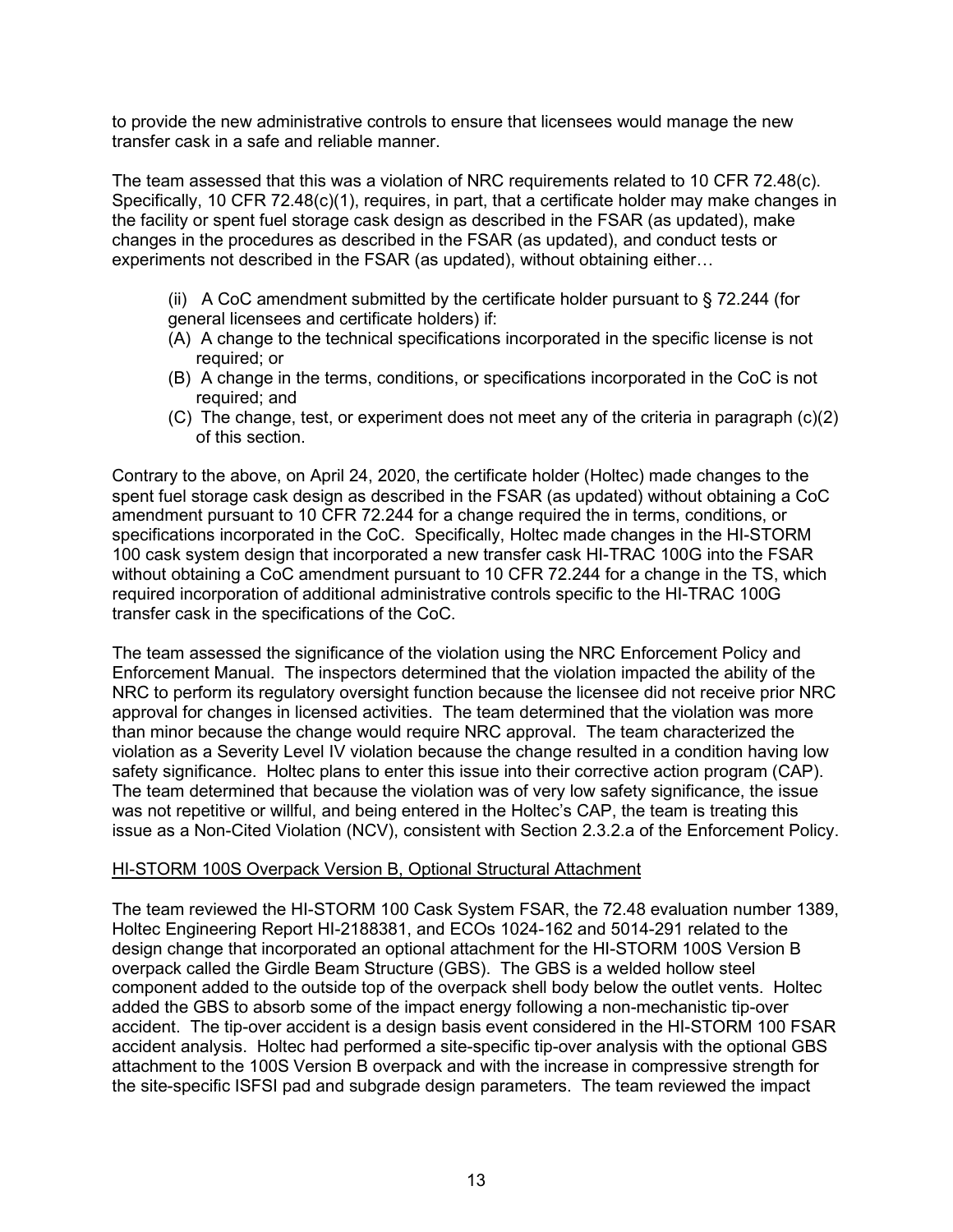that the GBS had on the cask design and the non-mechanistic tip-over accident as characterized in the HI-STORM 100 FSAR.

The team identified that the tip-over analysis performed for the addition of the GBS did not address the stresses that the GBS would apply on the overpack, canister, and fuel basket. As discussed in the HI-STORM 100 FSAR Section 3.4.10, the structural integrity of the components of the overpack following the tip-over accident relies on an examination of the stresses and strains in the overpack for the multi-purpose canister and fuel basket. In the FSAR, Holtec determined these stresses and strains from a finite element model with a nonrigid overpack, separate from the model for determining maximum decelerations at the top of the fuel basket. The 72.48 evaluation for the addition of the GBS did not address changes to theses stresses and strains observed in the overpack or the structural integrity of the overpack shielding components based on the addition of the GBS.

In addition, the 72.48 evaluation did not address changes to the stresses observed in the overpack lid due to the addition of the GBS. Holtec evaluated stresses in the HI-STORM 100S Version B lid from the tip-over accident in FSAR Subsection 3.4.4.3.2.2. In a discussion with Holtec staff during the inspection, Holtec stated that the previous tip-over evaluation of the HI-STORM 100S Version B lid considered a higher acceleration than would be experienced by the lid of an overpack with GBS, and thus Holtec concluded that the FSAR tip-over evaluation of the HI-STORM 100S Version B lid would be bounding for an overpack with the GBS attached. The staff notes that this evaluation of the lid for an overpack with GBS was not documented in the 72.48 evaluation or the supplementary engineering report, HI-2188381. The team also noted that this evaluation was not consistent with the methodology for evaluating the HI-STORM 100S Version B lid for the tip-over accident described in FSAR Subsection 3.4.4.3.2.2.

The team also discussed the non-mechanistic tip-over analyses performed for the general licensees (i.e., the site-specific analysis) because of the increase in compressive strength and ISFSI pad thickness, which fell outside design parameters identified in the FSAR. The team noted that both parameters were limiting design parameters for the ISFSI pad characterized in the HI-STORM 100 FSAR and were conservatively chosen inputs as described in FSAR Subsection 2.2.3.2 and Table 2.2.9. The team also noted that Holtec stated that the tip-over analyses is heavily dependent on the compressive strength of the reinforced concrete for the ISFSI pad and the GBS made those secondary parameters. The team determined that these assumptions and conservative input values made the compressive strength and ISFSI pad thickness elements of the tip-over analysis (i.e., method of evaluation) and the results of the site-specific analyses with the GBS were non-conservative in that the maximum deceleration results gain margin. However, the 72.48 evaluation did not capture the bases for the changes in stresses, elements, or methodologies for the addition of the GBS.

The team determined that this was a violation of NRC requirements related to 10 CFR 72.48(d)(1).

10 CFR 72.48(d)(1) requires, in part, that the licensee and certificate holder shall maintain records of changes in the facility or spent fuel storage cask design, of changes in procedures, and tests and experiments made pursuant to paragraph (c) of this section. These records must include a written evaluation which provides the bases for the determination that the change does not require a CoC amendment pursuant to paragraph (c)(2) of this section.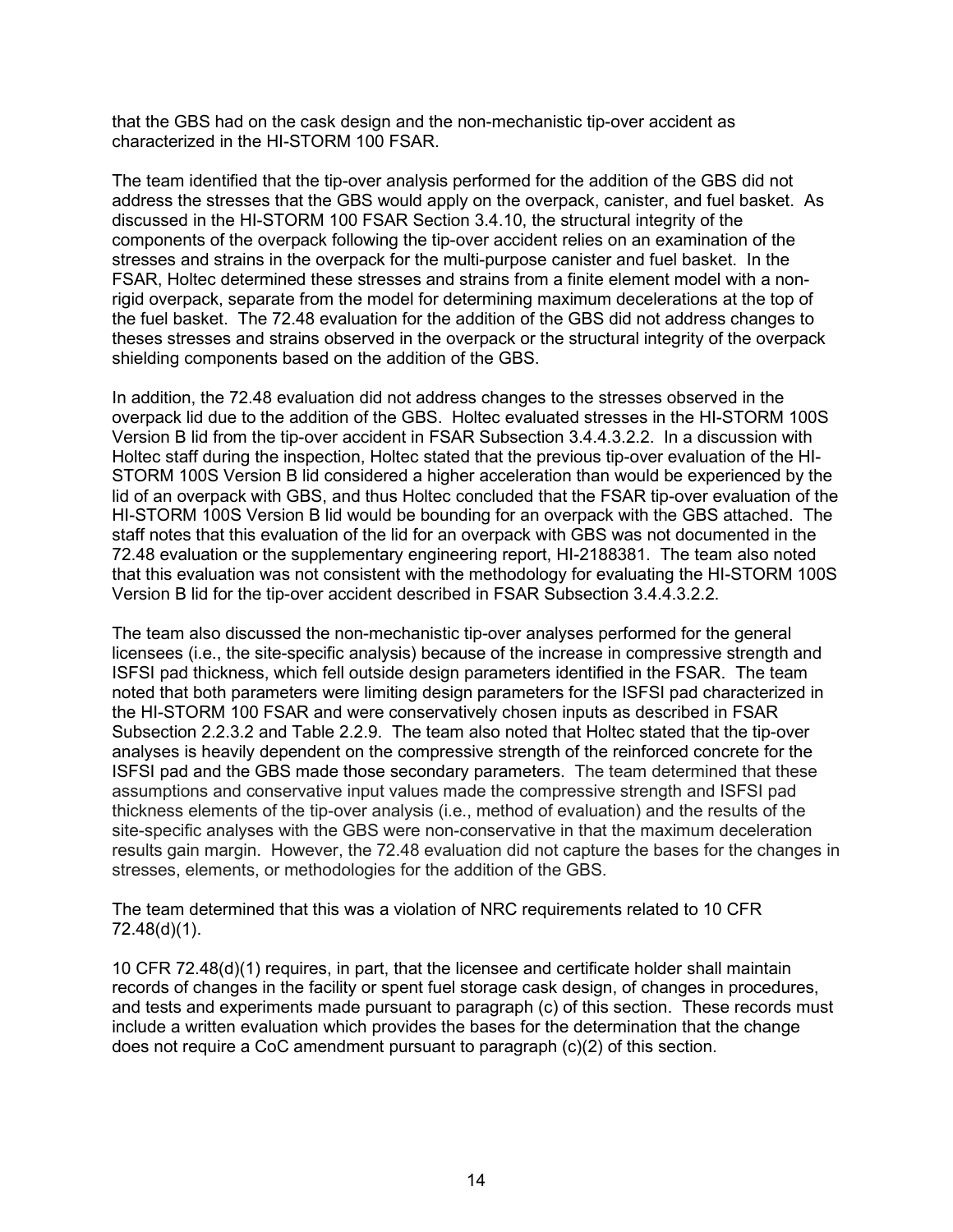Contrary to the above, as of May 24, 2021, the certificate holder (Holtec) did not maintain records of changes in the spent fuel storage cask design made pursuant to paragraph (c) of 10 CFR 72.48 that included a written evaluation that provided the bases for the determination that the change does not require a CoC amendment pursuant to 10 CFR 72.48(c)(2). Specifically, Holtec did not include a written evaluation which provided the bases for the determination that the addition of the GBS on the HI-STORM 100S Version B overpack does not require a CoC amendment pursuant to 10 CFR 72.48 (c)(2).

The team assessed the significance of the violation using the NRC Enforcement Policy and Enforcement Manual. The team determined that the violation had the potential for impacting the NRC's ability to perform its regulatory oversight function because Holtec did not perform an adequate 10 CFR 72.48 evaluation that provided the bases for the determination that the addition of the GBS does not require a CoC amendment pursuant to 10 CFR 72.48(c)(2). The team determined that the violation was more than minor because there was a reasonable likelihood that the change would require NRC review and approval. The inspectors characterized the violation as a Severity Level IV violation because the change resulted in a condition having low safety significance. Holtec plans to enter this issue into their CAP as QI-3045. The team determined that because the violation was of very low safety significance, the issue was not repetitive or willful, and Holtec entered the issue into their CAP, the team is treating this issue as an NCV, consistent with Section 2.3.2.a of the Enforcement Policy.

#### HI-STORM FW Overpack Version E

The team reviewed the 72.48 evaluation number 1399R1, various sections of the HI-STORM FW FSAR, Holtec Engineering Reports HI-2200503 and HI-2094353, and ECO 518-96R1. The team also discussed the design change related to HI-STORM FW overpack with Holtec personnel. The team noted that Holtec made a design change to add a new version of the overpack and lid to the HI-STORM FW cask system. The new overpack and lid, called the Version E, included differences from the standard overpack and lid but not limited to the following, an increase in the concrete thickness, height, weight, and code allowable temperature. Holtec also modified the outlet vent configuration and the canister pedestal height within the overpack.

As a part of the review of the 72.48 evaluation 1399R1, the team observed that Holtec changed the allowable limits in several analyses for the Version E overpack. Table 2.2.12 of the HI-STORM FW FSAR lists allowable stress limits for the steel structure of the HI-STORM FW overpack to meet the stress limits of the American Society of Mechanical Engineers Boiler and Pressure Vessel Code as applicable. Tables 3.4.3 through 3.4.6 and 3.4.10 of the HI-STORM FW FSAR list the allowable limits for the normal handling of the overpack and lid, tornado missile, and snow load conditions, respectively. In the case of the normal lifting conditions, Holtec changed the allowable limits from those taken at a temperature of 350 degrees Fahrenheit (°F) as described in the HI-STORM FW FSAR to those taken at a temperature of 500°F as discussed in ECO 5018-96R1. However, there was no explanation of using a different temperature that altered or exceeded allowable limits contained in the 72.48 evaluation and ECO for the overpack and lid. The change in temperature altered or exceeded the allowable limits and resulted in increases in the factors of safety in some cases and decreases in others as compared to the standard overpack and lid. Additionally, based on a review of the method of evaluation as described in the HI-STORM FW FSAR and the information provided in the ECO, the team could not determine if the change in the temperature was a change in an element of the method of evaluation use to calculate the allowable limits for the load conditions.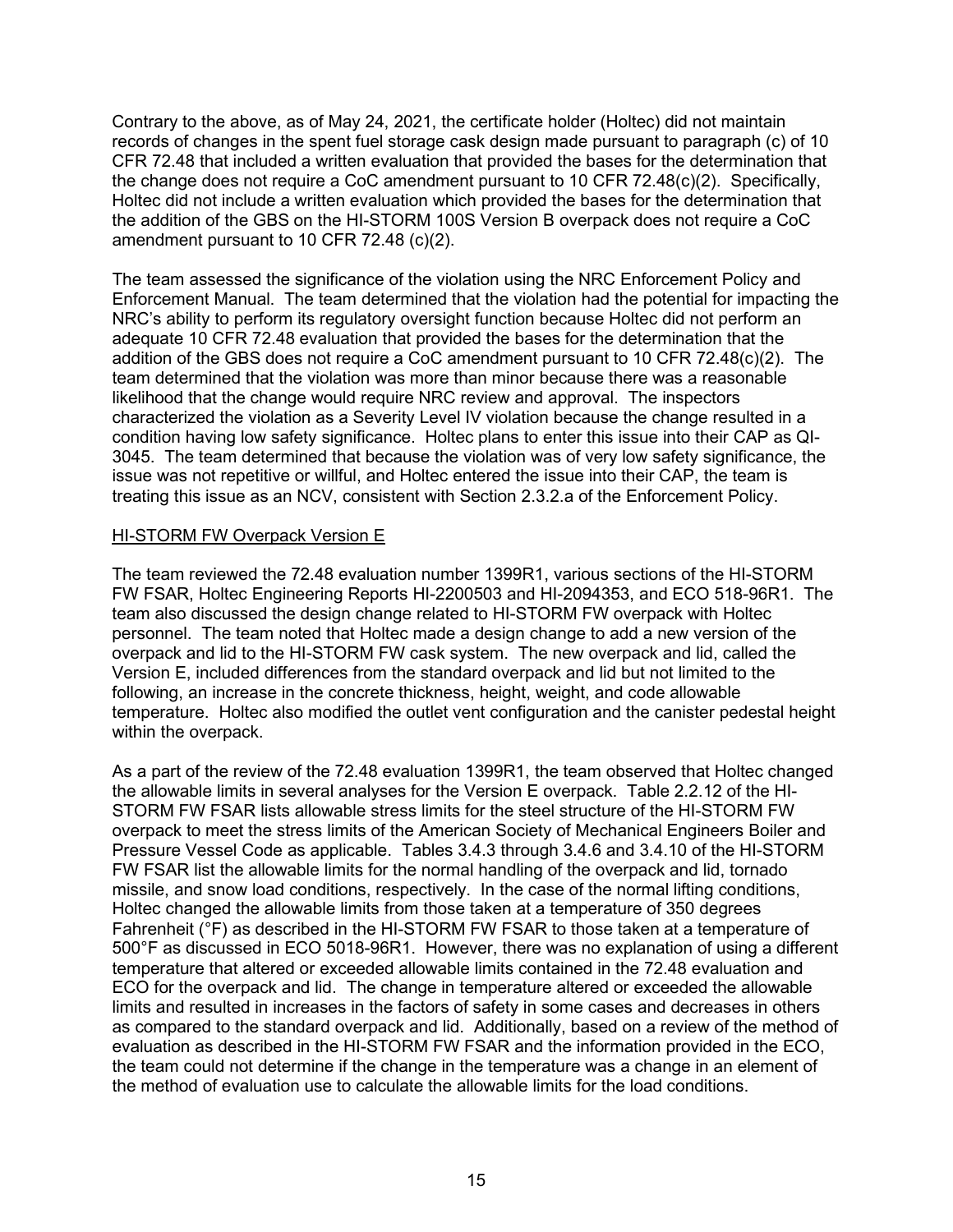Another example was the flood load case, where the maximum acceptable water velocity change from 30.8 foot per second to 30.5 foot per second. The value of 30.8 foot per second was in the NRC safety evaluation report, used in calculating the maximum acceptable water velocity of a moving flood water scenario for the controlling event of sliding. The team noted that Holtec did not consider all the direct and indirect effects of the change or provide an appropriate justification that clearly explain that the fission product barriers were not affected (i.e., altered or exceeded).

The team determined that this was another example of a violation of NRC requirements related to 10 CFR 72.48(d)(1).

10 CFR 72.48(d)(1) requires, in part, that the licensee and certificate holder shall maintain records of changes in the facility or spent fuel storage cask design, of changes in procedures, and tests and experiments made pursuant to paragraph (c) of this section. These records must include a written evaluation which provides the bases for the determination that the change does not require a CoC amendment pursuant to paragraph (c)(2) of this section.

Contrary to the above, as of June 2, 2020, the certificate holder (Holtec) did not maintain records of changes in the spent fuel storage cask design made pursuant to paragraph (c) of 10 CFR 72.48 that included a written evaluation that provided the bases for the determination that the change does not require a CoC amendment pursuant to 10 CFR 72.48(c)(2). Specifically, Holtec did not include a written evaluation which provided the bases for the determination that the new Version E overpack and lid does not require a CoC amendment pursuant to paragraph (c)(2) of this section.

The team assessed the significance of the violation using the NRC Enforcement Policy and Enforcement Manual. The team determined that the violation had the potential for impacting the NRC's ability to perform its regulatory oversight function because Holtec did not perform an adequate 10 CFR 72.48 evaluation that provided the bases for the determination that the new Version E overpack and lid did not require a CoC amendment pursuant to 10 CFR 72.48(c)(2). The team determined that the violation was more than minor because there was a reasonable likelihood that the change would require NRC review and approval. The inspectors characterized the violation as a Severity Level IV violation because the change resulted in a condition having low safety significance. Holtec plans to enter this issue into their CAP as QI-3045. The team determined that because the violation was of very low safety significance, the issue was not repetitive or willful, and Holtec entered the issue into their, the team is treating this issue as an NCV, consistent with Section 2.3.2.a of the Enforcement Policy.

#### 72.48 Screenings and Evaluations Generic Review

The team also noted that Holtec used canned responses to evaluate the eight criteria questions under 10 CFR 72.48(c)(2), which sometime did not address or capture the specific design change. For example, the canned response for criterion seven related to design basis limits for a fission product barrier sometimes focused only on the maximum peak cladding temperature design basis limit. However, there are other parameters that may impact the fission product barrier such as decay heat, and the number of thermal cycles. Additionally, the team noted that the confinement barrier may also be impacted such as allowable stresses, or max deceleration or g-loads on the canister or fuel basket. The team noted that the canned response may limit the evaluator responses to the actual design change.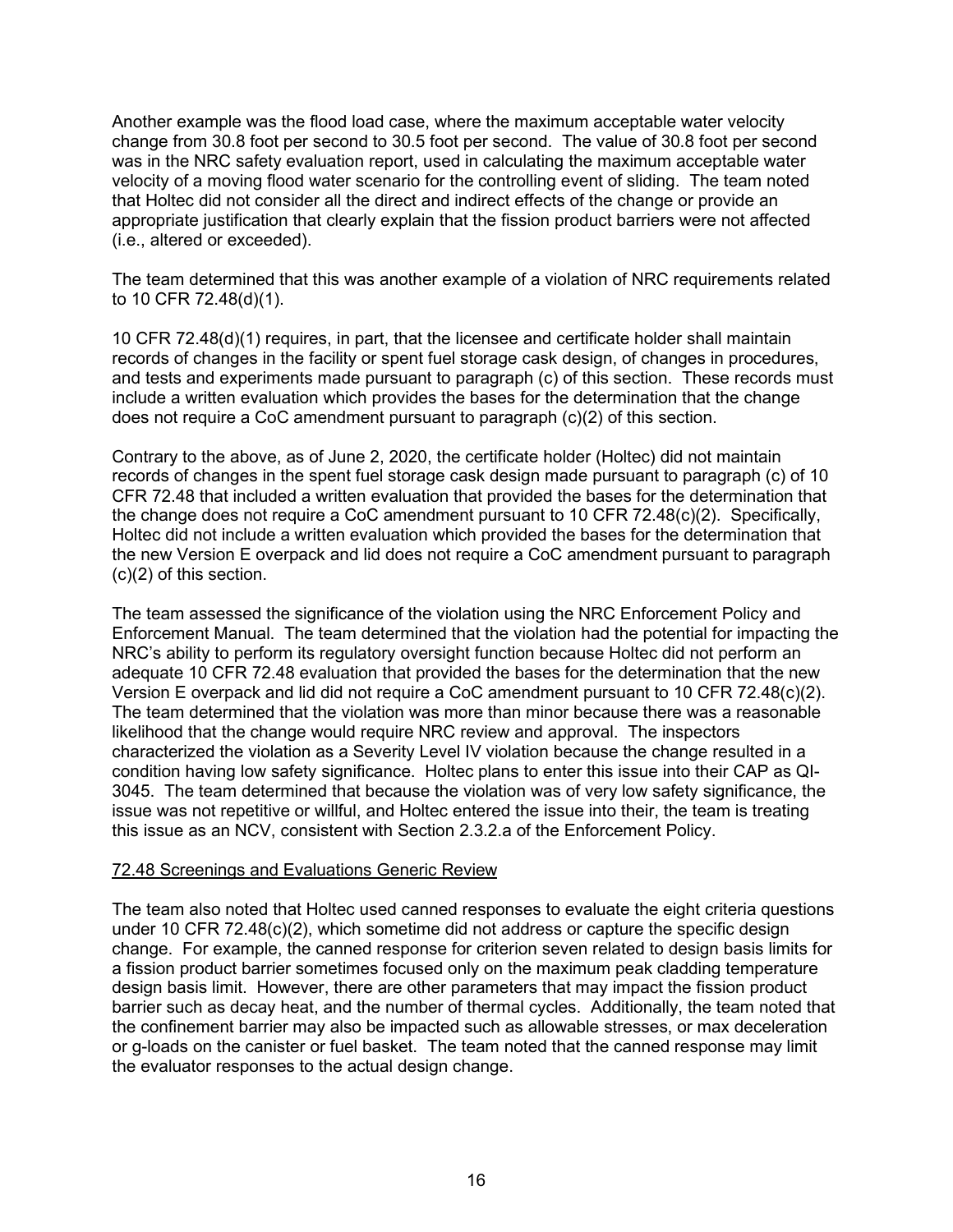### 3.3.3 Conclusions

The team identified some issues in the design control area related to the implementation of the 10 CFR 72.48 evaluation process. This resulted in three Severity Level IV NCVs of NRC requirements.

#### 4.0 Exit Meeting

On May 12, 2021, the NRC inspection team discussed the scope of the inspection during an entrance meeting with Mr. Mark Soler, Vice President of Quality Assurance, and other members of the Holtec staff. On May 24, 2021, the NRC inspection team presented the inspection results and observations during a preliminary exit meeting with you and other members of your staff. During that preliminary exit meeting, Holtec wanted to provide additional information on items discussed in the meeting. On September 17, 2021, the NRC inspection team leader conducted a final Microsoft TEAMS exit with Mr. Mark Soler and other members from the Holtec staff. The table in the Attachment to this report shows the attendance for all entrance and exit meetings.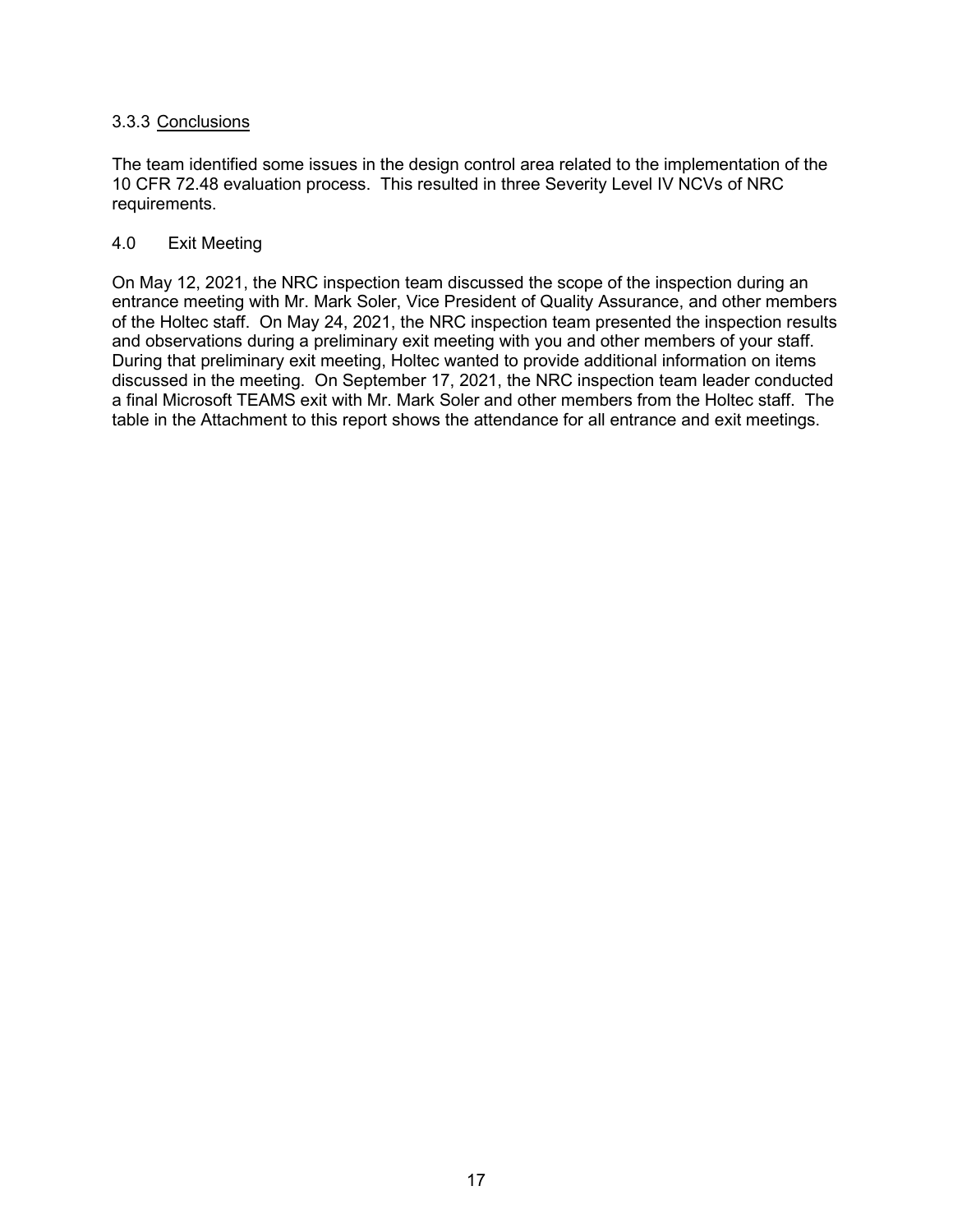## **ATTACHMENT**

### LIST OF ATTENDEES FOR ENTRANCE AND EXIT MEETINGS

The team held an entrance meeting with Holtec personnel on May 10, 2021, to present the purpose and scope of the NRC inspection activities. On May 13, 24, and August 3, 2021, the team held these briefings to discuss the primarily results of the inspection based on additional information Holtec provided related to the team's questions. On September 17, 2021, the team conducted the final exit meeting with Mark Soler, Director of Quality Assurance, and other members from the Holtec staff. The table below documents the individuals present at the entrance and exit meetings.

| <b>NAME</b>          | <b>AFFILIATION</b> | <b>ENTRANCE</b>                     | <b>TEAMS</b>                        | <b>TEAMS</b>                        | <b>TEAMS</b>              | <b>TEAMS</b>            |
|----------------------|--------------------|-------------------------------------|-------------------------------------|-------------------------------------|---------------------------|-------------------------|
|                      |                    |                                     | (Debrief)                           | (Debrief)                           | (Debrief)                 | (Exit)                  |
| <b>Marlone Davis</b> | NRC/DFM            | X                                   | X                                   | X                                   | X                         | X.                      |
| Earl Love            | NRC/DFM            | $\overline{\mathsf{x}}$             | $\overline{\mathsf{x}}$             |                                     |                           |                         |
| Jon Woodfield        | NRC/DFM            | $\frac{\overline{X}}{\overline{X}}$ | $\frac{\overline{X}}{\overline{X}}$ | $\mathsf{X}$                        |                           |                         |
| Matthew              | NRC/DFM            |                                     |                                     |                                     |                           |                         |
| Learn                |                    |                                     |                                     |                                     |                           |                         |
| Azmi Djapari         | NRC/DFM            | X                                   | $\mathsf X$                         | Χ                                   |                           |                         |
| <b>JoAnn Ireland</b> | NRC/DFM            | $\overline{\mathsf{x}}$             | $\overline{\mathsf{x}}$             | $\overline{\mathsf{x}}$             |                           |                         |
| Patrick Koch         | NRC/DFM            | $\overline{\mathsf{X}}$             | $\overline{\mathsf{X}}$             | $\frac{\overline{X}}{\overline{X}}$ |                           | $\mathsf{X}$            |
| Dr. Kris Singh       | Holtec             |                                     |                                     |                                     |                           |                         |
| Mark Soler           | Holtec             | $\overline{X}$                      | $\overline{X}$                      | $\overline{\mathsf{X}}$             | $\boldsymbol{\mathsf{X}}$ | $\overline{\mathsf{x}}$ |
| <b>Stefan Anton</b>  | Holtec             | X                                   |                                     | X                                   |                           |                         |
| Kimberly             | Holtec             | $\overline{\mathsf{X}}$             | $\overline{\mathsf{X}}$             | $\overline{X}$                      |                           |                         |
| Manzione             |                    |                                     |                                     |                                     |                           |                         |
| <b>Chuck Bullard</b> | Holtec             | $\pmb{\times}$                      | X                                   | $\mathsf{X}$                        |                           | X                       |
| Shea Rader           | Holtec             | $\frac{\overline{X}}{\overline{X}}$ | X                                   |                                     |                           |                         |
| Pankaj               | Holtec             |                                     |                                     | $\overline{X}$                      |                           |                         |
| Chaudhary            |                    |                                     |                                     |                                     |                           |                         |
| <b>Robert Tindal</b> | Holtec             | X                                   |                                     | X                                   |                           |                         |
| <b>Andrew Fecht</b>  | Holtec             | $\frac{\overline{X}}{\overline{X}}$ | $\frac{x}{x}$                       | $\frac{\overline{X}}{\overline{X}}$ |                           |                         |
| Abrar                | Holtec             |                                     |                                     |                                     |                           |                         |
| Mohammad             |                    |                                     |                                     |                                     |                           |                         |
| Debu Mitra           | Holtec             | $\overline{\mathsf{x}}$             | $\overline{\mathsf{x}}$             | $\overline{\mathsf{X}}$             |                           | X                       |
| Majumdar             |                    |                                     |                                     |                                     |                           |                         |
| <b>Brad Williams</b> | Holtec             | $\frac{\overline{X}}{\overline{X}}$ |                                     |                                     |                           |                         |
| Chris O'             | Holtec             |                                     | $\mathsf{X}$                        |                                     |                           |                         |
| Mullane              |                    |                                     |                                     |                                     |                           |                         |
| John Griffiths       | Holtec             | X                                   | X                                   |                                     |                           |                         |

**Table Entrance and Exit Meetings Attendees**

### LIST INSPECTION PROCEDURES USED

- 1. Inspection Procedure 60851, "Design Control of ISFSI Components," dated 1/16/08
- 2. Inspection Procedure 60857, "Review of 10 CFR 72.48 Evaluations," dated 10/20/20